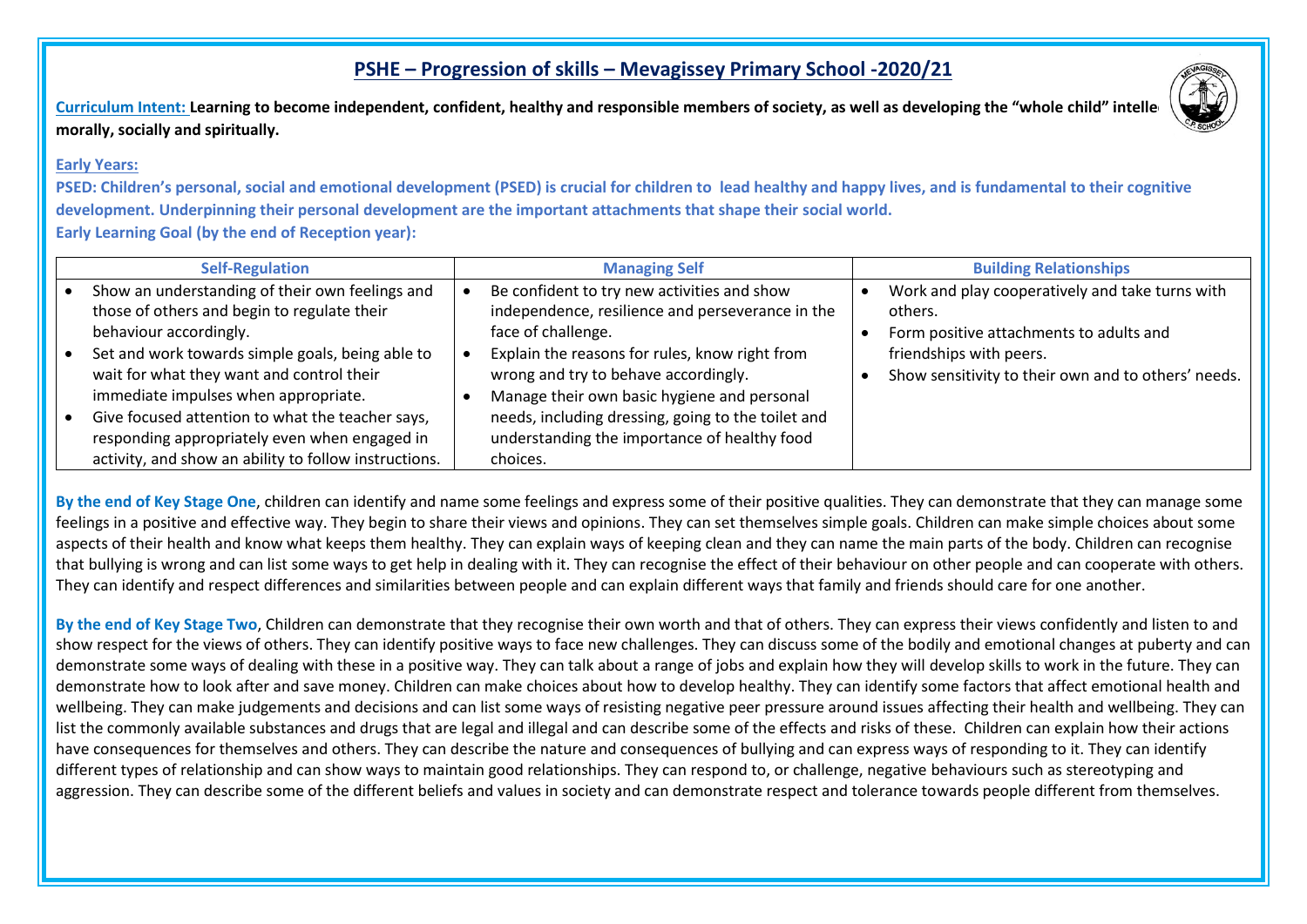|                                                                                                                                                                                                                                                                                          | 3 and 4 years old                                                                                                                                                                                                                                                                                                                                                                                                                                                                                                                                                                                                                                                                                                                                                                                                                                                                                                                                                                                                                 |
|------------------------------------------------------------------------------------------------------------------------------------------------------------------------------------------------------------------------------------------------------------------------------------------|-----------------------------------------------------------------------------------------------------------------------------------------------------------------------------------------------------------------------------------------------------------------------------------------------------------------------------------------------------------------------------------------------------------------------------------------------------------------------------------------------------------------------------------------------------------------------------------------------------------------------------------------------------------------------------------------------------------------------------------------------------------------------------------------------------------------------------------------------------------------------------------------------------------------------------------------------------------------------------------------------------------------------------------|
| What do EYFS children need to<br>understand/know?                                                                                                                                                                                                                                        | <b>Examples of how we support this:</b>                                                                                                                                                                                                                                                                                                                                                                                                                                                                                                                                                                                                                                                                                                                                                                                                                                                                                                                                                                                           |
| Select and use activities and resources, with help when<br>needed. This helps them to achieve a goal they have<br>chosen, or one which is suggested to them.                                                                                                                             | Respond to children's increasing independence and sense of responsibility. As the year proceeds, increase the range of<br>resources and challenges, outdoors and inside. One example of this might be starting the year with light hammers, plastic<br>golf tees and playdough. This equipment will offer children a safe experience of hammering. Wait until the children are<br>ready to follow instructions and use tools safely. Then you could introduce hammers with short handles, nails with large<br>heads, and soft blocks of wood.<br>Widen the range of activities that children feel confident to take part in, outdoors and inside. Model inviting new activities<br>that encourage children to come over and join in, such as folding paper to make animals, sewing or weaving.                                                                                                                                                                                                                                    |
| Develop their sense of responsibility and membership of<br>a community.                                                                                                                                                                                                                  | Give children appropriate tasks to carry out. Suggestion: they can fetch milk cartons or fruit.<br>They can wash up their own plates after their snack.                                                                                                                                                                                                                                                                                                                                                                                                                                                                                                                                                                                                                                                                                                                                                                                                                                                                           |
| Become more outgoing with unfamiliar people, in the<br>safe context of their setting.                                                                                                                                                                                                    | Invite trusted people into the setting to talk about and show the work they do. Some examples of this might be plumbers,<br>artists or firefighters.<br>Take children out on short walks around the neighbourhood. When ready, take them on trips to interesting places like a                                                                                                                                                                                                                                                                                                                                                                                                                                                                                                                                                                                                                                                                                                                                                    |
| Show more confidence in new social situations.<br>Play with one or more other children, extending and<br>elaborating play ideas.<br>Find solutions to conflicts and rivalries. For example,<br>accepting that not everyone can be Spider-Man in the<br>game, and suggesting other ideas. | local museum, theatre or place of worship.<br>Involve children in making decisions about room layout and resources. Suggestion: you could set up a special role-play area<br>in response to children's fascination with space. Support children to carry out decisions, respecting the wishes of the rest of<br>the group.<br>Further resource and enrich children's play, based on their interests. Suggestion: children often like to talk about their trips<br>to hairdressers and barbers. You could provide wigs reflecting different ethnicities, combs and brushes etc. to stimulate<br>pretend play around their interest.<br>Notice children who find it difficult to play. They may need extra help to share and manage conflicts. You could set up play<br>opportunities in quiet spaces for them, with just one or two other children. You may need to model positive play and co-<br>operation.<br>Teach children ways of solving conflicts. Suggestion: model how to listen to someone else and agree a compromise. |
| Increasingly follow rules, understanding why they are<br>important.<br>Remember rules without needing an adult to remind<br>them.                                                                                                                                                        | Explain why we have rules and display a small number of necessary rules visually as reminders.<br>Suggestion: display a photo showing a child taking just one piece of fruit at the snack table.                                                                                                                                                                                                                                                                                                                                                                                                                                                                                                                                                                                                                                                                                                                                                                                                                                  |
| Develop appropriate ways of being assertive.<br>Talk with others to solve conflicts.<br>Talk about their feelings using words like 'happy', 'sad',<br>'angry' or 'worried'.                                                                                                              | Children with high levels of negative emotion need clear boundaries and routines. They also need practitioners to interact<br>calmly and sensitively with them.<br>Model ways that you calm yourself down, such as stopping and taking a few deep breaths. This can help children to<br>learning ways to calm themselves. Examples of how to support this: If adults are excessively challenging or controlling,<br>children can become more aggressive in the group. They may increasingly 'act out' their feelings. For<br>example, when they feel sad, they might hit another child to make that child feel sad as well.                                                                                                                                                                                                                                                                                                                                                                                                       |
| Understand gradually how others might be feeling.                                                                                                                                                                                                                                        | Help children explore situations from different points of view. Talk together about how others might be feeling. Bring these<br>ideas into children's pretend play: "I wonder how the chicken is feeling, now the fox is creeping up on her?"                                                                                                                                                                                                                                                                                                                                                                                                                                                                                                                                                                                                                                                                                                                                                                                     |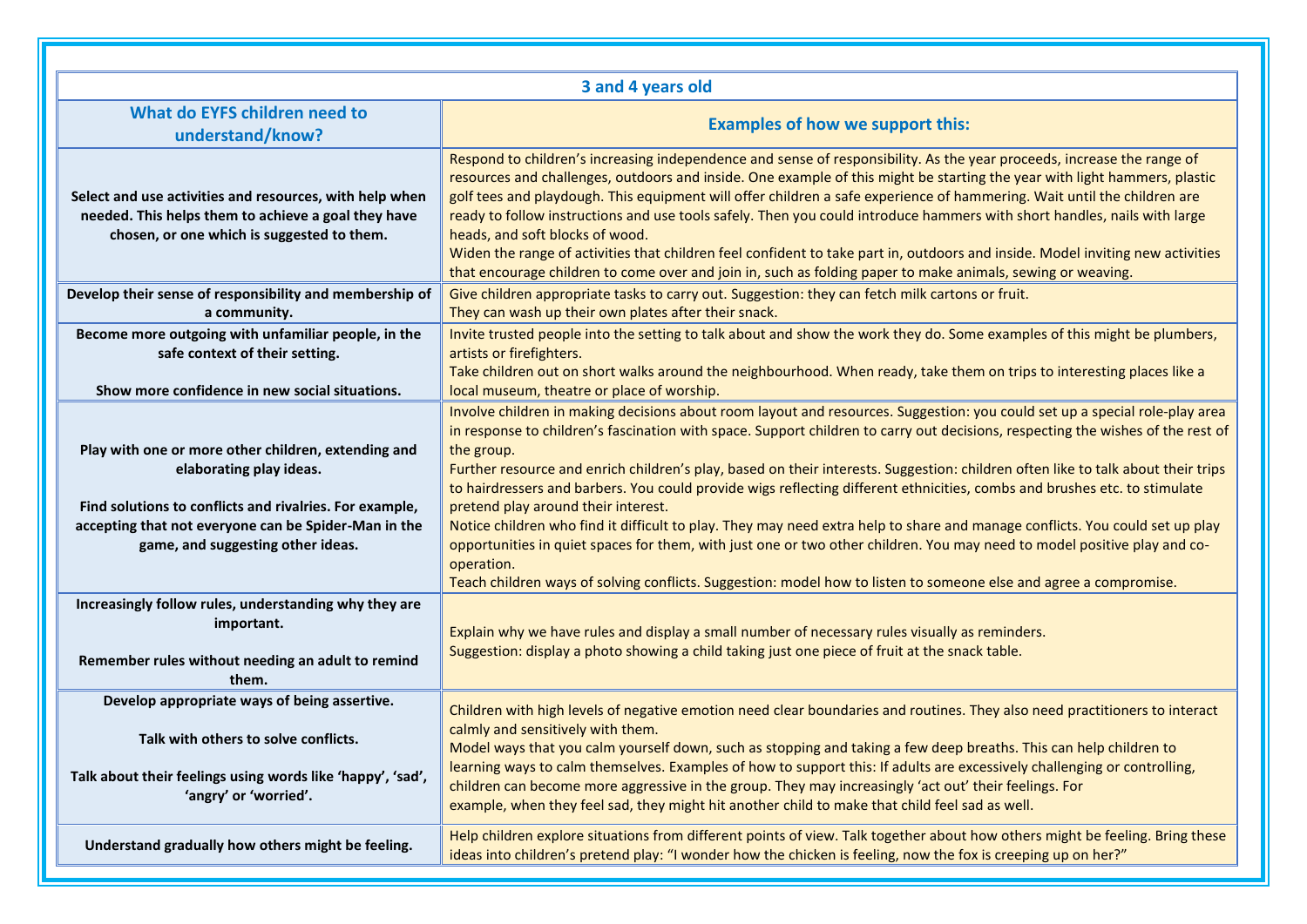|                                                                       | <b>Reception age</b>                                                                                                                                                                                                                                                                                                                                                                                                                                                                                                                                                          |
|-----------------------------------------------------------------------|-------------------------------------------------------------------------------------------------------------------------------------------------------------------------------------------------------------------------------------------------------------------------------------------------------------------------------------------------------------------------------------------------------------------------------------------------------------------------------------------------------------------------------------------------------------------------------|
| What do EYFS children need to<br>understand/know?                     | <b>Examples of how we support this:</b>                                                                                                                                                                                                                                                                                                                                                                                                                                                                                                                                       |
| See themselves as a valuable<br>individual.                           | Make time to get to know the child and their family.<br>Ask parents about the child's history, likes, dislikes, family members and culture.<br>Take opportunities in class to highlight a child's interests, showing you know them and about them.                                                                                                                                                                                                                                                                                                                            |
| Build constructive and respectful relationships.                      | Make sure children are encouraged to listen to each other as well as the staff.<br>Ensure children's play regularly involves sharing and cooperating with friends and other peers.<br>Congratulate children for their kindness to others and express your approval when they help, listen and support each<br>other.<br>Allow children time in friendship groups as well as other groupings.<br>Have high expectations for children following instructions, with high levels of support when necessary.                                                                       |
| <b>Express their feelings and</b><br>consider the feelings of others  | Model positive behaviour and highlight exemplary behaviour of children in class, narrating what was kind and considerate<br>about the behaviour.<br>Encourage children to express their feelings if they feel hurt or upset using descriptive vocabulary.<br>Help and reassure them when they are distressed, upset or confused.<br>Undertake specific activities that encourage talk about feelings and their opinions.                                                                                                                                                      |
| Show resilience and perseverance in the face of<br>challenge.         | Offer constructive support and recognition of child's personal achievements.<br>Provide opportunities for children to tell each other about their work and play.<br>Help them reflect and self evaluate their own work. Help them to develop problem-solving skills by talking through how<br>they, you and others resolved a problem or difficulty.<br>Show that mistakes are an important part of learning and going back is trial and error not failure.<br>Help children to set own goals and to achieve them.                                                            |
| Identify and moderate their own feelings socially and<br>emotionally. | Give children strategies for staying calm in the face of frustration.<br>Talk them through why we take turns, wait politely, tidy up after ourselves and so on.<br>Encourage them to think about their own feelings and those of others by giving explicit examples of how others might feel<br>in particular scenarios.<br>Give children space to calm down and return to an activity.<br>Support all children to recognise when their behaviour was not in accordance with the rules and why it is important to<br>respect class rules and behave correctly towards others. |
| Think about the perspectives of others.                               | Use dialogic story time (talking about the ideas arising from the story whilst reading aloud) to discuss books that deal with<br>challenges, explaining how the different characters feel about these challenges and overcome them.<br>Ask children to explain to others how they thought about a problem or an emotion and how they dealt with it.                                                                                                                                                                                                                           |
| Manage their own needs.                                               | Model practices that support good hygiene, such as insisting on washing hands before snack time. Narrate your own<br>decisions about healthy foods, highlighting the importance of eating plenty of fruits and vegetables.                                                                                                                                                                                                                                                                                                                                                    |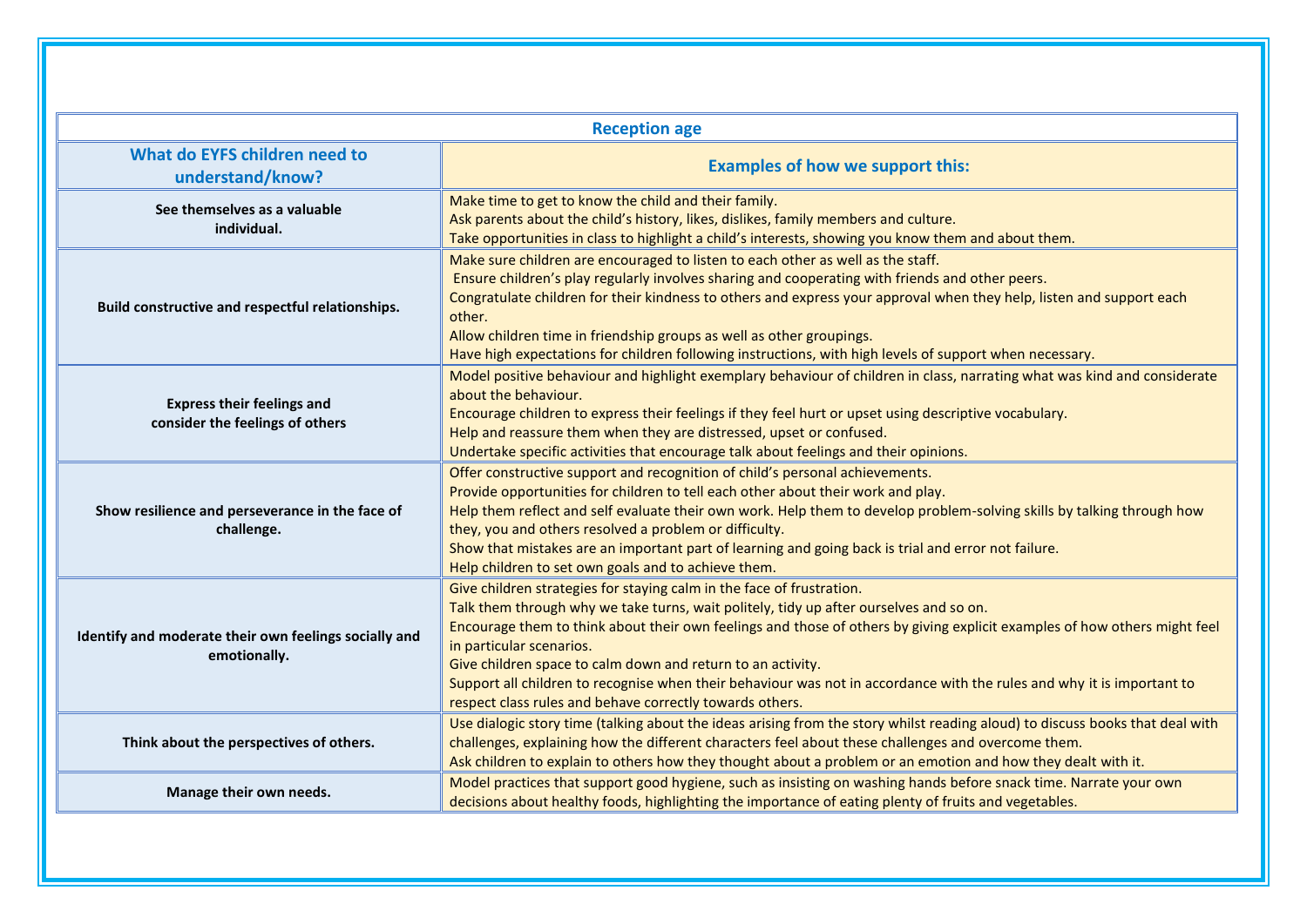|                                       |                                                                                                                                                                                                                                                                                                                                                                                                                                                                                                                                                                                                                                                 | <b>KS1 Skills</b>                                                                                                                                                                                                                                                                                                                                                                                                                                                                                                                                                                                                                                                                                             |                                                                                                                                                                                                                                                                                                                                                                                                                                                                                                                                                                                                                                                                                                                                                                        |                                                                                                                                                                                                                                                                                                                                                                                                                                                                                                                                                                                                                                                                                                                                                                                 | <b>KS2 Skills</b>                                                                                                                                                                                                                                                                                                                                                                                                                                                                                                                                                                                                                                                                                                                                                                                                                                                                                                                                                                                         |                                                                                                                                                                                                                                                                                                                                                                                                                                                                                                                                                                                                                                                                                                                                                                                                                                                                                                                                           |                                                                                                                                                                                                                                                                                                                                                                                                                                                                                                                                                                                                                                                                                                                                                                                                                                                                                                                                                                                               |  |
|---------------------------------------|-------------------------------------------------------------------------------------------------------------------------------------------------------------------------------------------------------------------------------------------------------------------------------------------------------------------------------------------------------------------------------------------------------------------------------------------------------------------------------------------------------------------------------------------------------------------------------------------------------------------------------------------------|---------------------------------------------------------------------------------------------------------------------------------------------------------------------------------------------------------------------------------------------------------------------------------------------------------------------------------------------------------------------------------------------------------------------------------------------------------------------------------------------------------------------------------------------------------------------------------------------------------------------------------------------------------------------------------------------------------------|------------------------------------------------------------------------------------------------------------------------------------------------------------------------------------------------------------------------------------------------------------------------------------------------------------------------------------------------------------------------------------------------------------------------------------------------------------------------------------------------------------------------------------------------------------------------------------------------------------------------------------------------------------------------------------------------------------------------------------------------------------------------|---------------------------------------------------------------------------------------------------------------------------------------------------------------------------------------------------------------------------------------------------------------------------------------------------------------------------------------------------------------------------------------------------------------------------------------------------------------------------------------------------------------------------------------------------------------------------------------------------------------------------------------------------------------------------------------------------------------------------------------------------------------------------------|-----------------------------------------------------------------------------------------------------------------------------------------------------------------------------------------------------------------------------------------------------------------------------------------------------------------------------------------------------------------------------------------------------------------------------------------------------------------------------------------------------------------------------------------------------------------------------------------------------------------------------------------------------------------------------------------------------------------------------------------------------------------------------------------------------------------------------------------------------------------------------------------------------------------------------------------------------------------------------------------------------------|-------------------------------------------------------------------------------------------------------------------------------------------------------------------------------------------------------------------------------------------------------------------------------------------------------------------------------------------------------------------------------------------------------------------------------------------------------------------------------------------------------------------------------------------------------------------------------------------------------------------------------------------------------------------------------------------------------------------------------------------------------------------------------------------------------------------------------------------------------------------------------------------------------------------------------------------|-----------------------------------------------------------------------------------------------------------------------------------------------------------------------------------------------------------------------------------------------------------------------------------------------------------------------------------------------------------------------------------------------------------------------------------------------------------------------------------------------------------------------------------------------------------------------------------------------------------------------------------------------------------------------------------------------------------------------------------------------------------------------------------------------------------------------------------------------------------------------------------------------------------------------------------------------------------------------------------------------|--|
| <b>Puzzle Piece</b>                   | <b>Reception</b>                                                                                                                                                                                                                                                                                                                                                                                                                                                                                                                                                                                                                                | Year 1                                                                                                                                                                                                                                                                                                                                                                                                                                                                                                                                                                                                                                                                                                        | <b>Year 2</b>                                                                                                                                                                                                                                                                                                                                                                                                                                                                                                                                                                                                                                                                                                                                                          | Year <sub>3</sub>                                                                                                                                                                                                                                                                                                                                                                                                                                                                                                                                                                                                                                                                                                                                                               | Year <sub>4</sub>                                                                                                                                                                                                                                                                                                                                                                                                                                                                                                                                                                                                                                                                                                                                                                                                                                                                                                                                                                                         | <b>Year 5</b>                                                                                                                                                                                                                                                                                                                                                                                                                                                                                                                                                                                                                                                                                                                                                                                                                                                                                                                             | Year <sub>6</sub>                                                                                                                                                                                                                                                                                                                                                                                                                                                                                                                                                                                                                                                                                                                                                                                                                                                                                                                                                                             |  |
| <b>Being Me in My</b><br><b>World</b> | Knowledge:<br>• Know special things<br>about themselves<br>• Know that some people<br>are different from<br>themselves<br>• Know how happiness<br>and sadness can be<br>expressed<br>• Know that hands can be<br>used kindly and<br>unkindly<br>• Know that being kind is<br>good<br>• Know they have a right<br>to learn and play,<br>safely and happily.<br><b>Social and Emotional</b><br>Skills:<br>• Identify feelings<br>associated with belonging<br>· Identify feelings of<br>happiness and sadness<br>• Skills to play<br>cooperatively with others<br>• Be able to consider<br>others' feelings<br>• Be responsible in the<br>setting | Knowledge:<br>• Understand the rights<br>and responsibilities of a<br>member of a class<br>• Understand that their<br>views are important<br>• Understand that their<br>choices have<br>consequences<br>• Understand their own<br>rights and<br>responsibilities with their<br>classroom<br><b>Social and Emotional</b><br>Skills:<br>• Understanding that<br>they are special<br>• Understand that they<br>are safe in their class<br>• Identifying helpful<br>behaviours to make the<br>class a safe place<br>. Identify what it's like to<br>feel proud of an<br>achievement<br>• Recognise feelings<br>associated with positive<br>and negative<br>consequences<br>• Understand that they<br>have choices | Knowledge:<br>• Identifying hopes and<br>fears for the year ahead<br>• Understand the rights<br>and responsibilities of<br>class members<br>• Know that it is<br>important to listen to<br>other<br>people<br>• Understand that their<br>own views are valuable<br>• Know about rewards<br>and consequences and<br>that these stem from<br>choices<br>• Know that positive<br>choices impact positively<br>on self-learning and the<br>learning of others<br><b>Social and Emotional</b><br>Skills:<br>• Recognise own feelings<br>and know when and<br>where to get help<br>• Know how to make<br>their class a safe and fair<br>place<br>• Show good listening<br><b>skills</b><br>• Recognise the feeling of<br>being worried<br>• Be able to work<br>cooperatively | Knowledge:<br>• Understand that they<br>are important<br>• Know what a personal<br>goal is<br>• Understanding what a<br>challenge is<br>• Know why rules are<br>needed and how these<br>relate to choices and<br>consequences<br>• Know that actions can<br>affect others' feelings<br>• Know that others may<br>hold different views<br>• Know that the school<br>has a shared set of<br>Values<br><b>Social and Emotional</b><br>Skills:<br>• Recognise self-worth<br>· Identify personal<br>strengths<br>• Be able to set a<br>personal goal<br>• Recognise feelings of<br>happiness, sadness,<br>worry and fear in<br>themselves and others<br>• Make other people feel<br>valued<br>• Develop compassion<br>and empathy for others<br>• Be able to work<br>collaboratively | Knowledge:<br>• Know how individual<br>attitudes and actions<br>make a difference to a<br>class<br>• Know about the<br>different roles in the<br>school community<br>• Know their place in the<br>school community<br>• Know what democracy<br>is (applied to pupil<br>voice in school)<br>• Know that their own<br>actions affect themselves<br>and others<br>• Know how groups work<br>together to reach a<br>consensus<br>• Know that having a<br>voice and democracy<br>benefits the school<br>community<br><b>Social and Emotional</b><br>Skills:<br>• Identify the feelings<br>associated with being<br>included or excluded<br>• Can make others feel<br>valued and included<br>• Be able to take on a role<br>in a group discussion<br>/ task and contribute to<br>the overall outcome<br>• Can make others feel<br>cared for and welcomed<br>• Recognise the feelings<br>of being motivated or<br>unmotivated<br>• Understand why the<br>school community<br>benefits from a Learning<br>Charter | Knowledge:<br>• Know how to face new<br>challenges positively<br>• Understand how to set<br>personal goals<br>• Understand the rights<br>and responsibilities<br>associated with being a<br>citizen in the wider<br>community and their<br>country<br>• Know how an<br>individual's behaviour can<br>affect<br>a group and the<br>consequences of this<br>• Understand how<br>democracy and having a<br>voice benefits the school<br>community<br>• Understand how to<br>contribute towards the<br>democratic process<br><b>Social and Emotional</b><br>Skills:<br>• Be able to identify what<br>they value most about<br>school<br>· Identify hopes for the<br>school year<br>• Empathy for people<br>whose lives are different<br>from their own<br>• Consider their own<br>actions and the effect<br>they<br>have on themselves and<br>others<br>• Be able to work as part<br>of a group, listening<br>and contributing<br>effectively | Knowledge:<br>• Know how to set goals<br>for the year ahead<br>• Understand what fears<br>and worries are<br>• Know about children's<br>universal rights (United<br>Nations Convention on<br>the Rights of the<br>Child)<br>• Know about the lives of<br>children in other parts<br>of the world<br>• Know that personal<br>choices can affect others<br>locally and globally<br>• Understand that their<br>own choices result in<br>different consequences<br>and rewards<br>• Understand how<br>democracy and having a<br>voice benefits the school<br>community<br>• Understand how to<br>contribute towards the<br>democratic process<br><b>Social and Emotional</b><br>Skills:<br>• Be able to make others<br>feel welcomed and<br>valued<br>• Know own wants and<br>needs<br>• Be able to compare<br>their life with the lives of<br>those less fortunate<br>• Demonstrate empathy<br>and understanding<br>towards others<br>• Can demonstrate<br>attributes of a positive<br>rolemodel |  |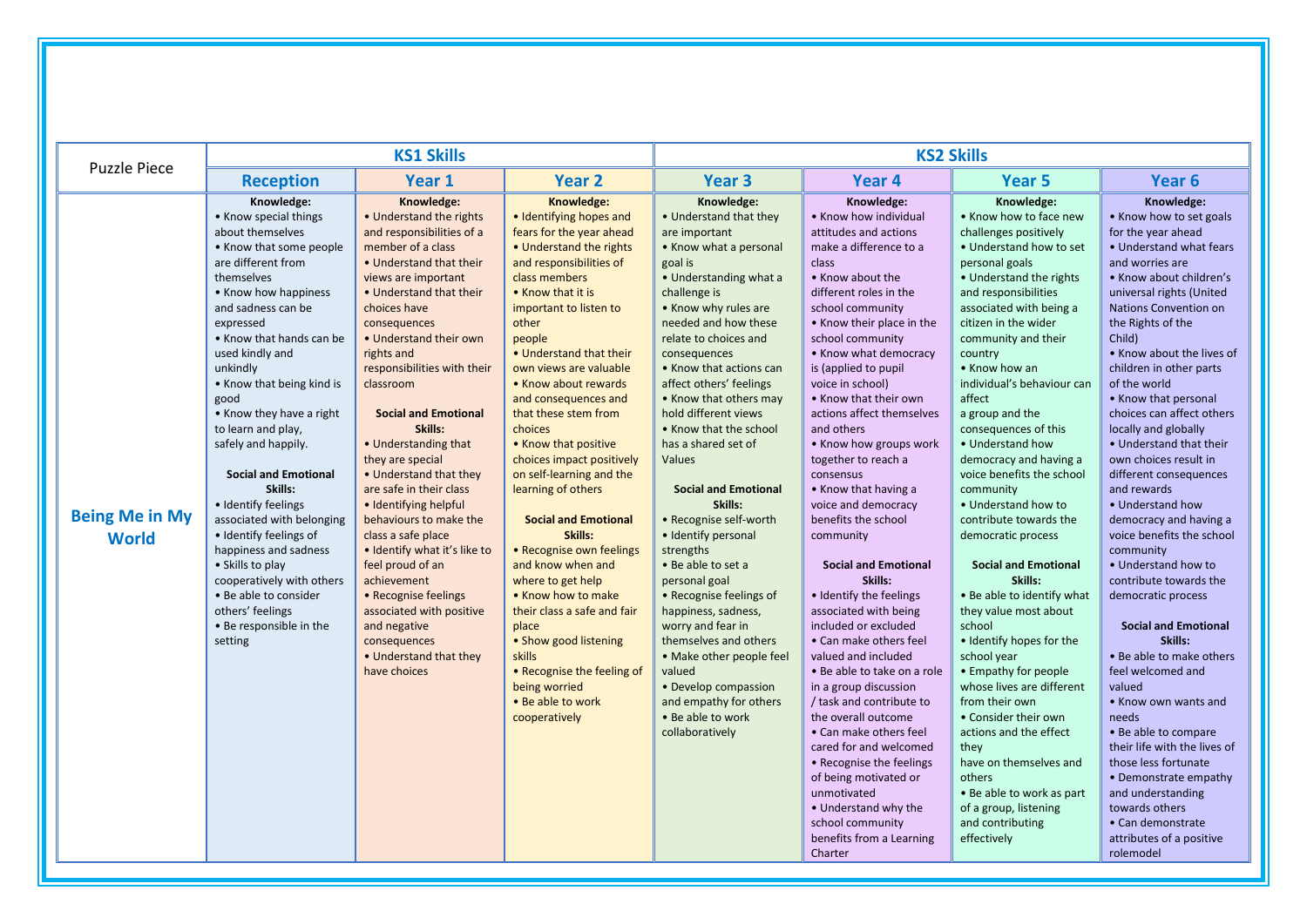|                    |                             |                             |                             |                             | • Be able to help friends   | • Understand why the        | • Can take positive action  |
|--------------------|-----------------------------|-----------------------------|-----------------------------|-----------------------------|-----------------------------|-----------------------------|-----------------------------|
|                    |                             |                             |                             |                             | make positive choices       | school community            | to help others              |
|                    |                             |                             |                             |                             | • Know how to regulate      | benefits from a Learning    | • Be able to contribute     |
|                    |                             |                             |                             |                             | my emotions                 | Charter                     | towards a group task        |
|                    |                             |                             |                             |                             |                             | • Be able to help friends   | • Know what effective       |
|                    |                             |                             |                             |                             |                             | make positive choices       | group work is               |
|                    |                             |                             |                             |                             |                             | • Know how to regulate      | • Know how to regulate      |
|                    |                             |                             |                             |                             |                             | my emotions                 | my emotions                 |
|                    | Knowledge:                  | Knowledge:                  | Knowledge:                  | Knowledge:                  | Knowledge:                  | Knowledge:                  | Knowledge:                  |
|                    | • Know what being proud     | • Know that people have     | • Know there are            | • Know why families are     | • Know that sometimes       | • Know what culture         | • Know that there are       |
|                    | means and that              | differences and             | stereotypes about boys      | important                   | people make                 | means                       | different perceptions of    |
|                    | people can be proud of      | similarities                | and                         | • Know that everybody's     | assumptions about a         | • Know that differences     | 'being normal' and where    |
|                    | different things            | • Know what bullying        | girls                       | family is different         | person because of the       | in culture can              | these might come            |
|                    | • Know that people can      | means                       | • Know that it is OK not    | • Know that sometimes       | way they look or act        | sometimes be a source of    | from                        |
|                    | be good at different        | • Know who to tell if they  | to conform to gender        | family members don't        | • Know there are            | conflict                    | • Know that being           |
|                    | things                      | or someone else is          | stereotypes                 | get along and some          | influences that can affect  | • Know what racism is       | different could affect      |
|                    | • Know what being           | being bullied or is feeling | • Know it is good to be     | reasons for this            | how we judge a person or    | and why it is               | someone's life              |
|                    | unique means                | unhappy                     | yourself                    | • Know that conflict is a   | situation                   | unacceptable                | • Know that power can       |
|                    | • Know that families can    | • Know skills to make       | • Know that sometimes       | normal part of              | • Know that some forms      | • Know that rumour          | play a part in a bullying   |
|                    | be different                |                             |                             |                             |                             |                             |                             |
|                    |                             | friendships                 | people get bullied          | relationships               | of bullying are harder      | spreading is a form of      | or conflict situation       |
|                    | • Know that people have     | • Know that people are      | because of difference       | • Know what it means to     | to identify e.g. tactical   | bullying on and offline     | • Know that people can      |
|                    | different homes and         | unique and that it is OK    | • Know the difference       | be a witness to             | ignoring, cyber-bullying    | • Know external forms of    | hold power over others      |
|                    | why they are important      | to be different             | between right and wrong     | bullying and that a         | . Know what to do if they   | support in regard to        | individually or in a group  |
|                    | to them                     |                             | and the role that choice    | witness can make the        | think bullying is, or       | bullying e.g. Childline     | • Know why some people      |
|                    | • Know different ways of    | <b>Social and Emotional</b> | has to play in this         | situation worse or better   | might be taking place       | • Know that bullying can    | choose to bully others      |
|                    | making friends              | Skills:                     | • Know that friends can     | by what they do             | • Know the reasons why      | be direct and indirect      | • Know that people with     |
|                    | • Know different ways to    | • Recognise ways in         | be different and still be   | • Know that some words      | witnesses sometimes         | • Know how their life is    | disabilities can lead       |
|                    | stand up for myself         | which they are the same     | friends                     | are used in hurtful         | join in with bullying and   | different from the lives    | amazing lives               |
|                    | • Know the names of         | as their friends and ways   | • Know where to get help    | ways and that this can      | don't tell anyone           | of children in the          | • Know that difference      |
| <b>Celebrating</b> | some emotions such as       | they are different          | if being bullied            | have consequences           | • Know that first           | developing world            | can be a source of          |
| <b>Difference</b>  | happy, sad, frightened,     | • Identify what is bullying | • Know the difference       |                             | impressions can change      |                             | celebration as well as      |
|                    | angry                       | and what isn't              | between a one-off           | <b>Social and Emotional</b> |                             | <b>Social and Emotional</b> | conflict                    |
|                    | • Know that they don't      | • Understand how being      | incident and bullying       | Skills:                     | <b>Social and Emotional</b> | Skills:                     |                             |
|                    | have to be 'the same as'    | bullied might feel          |                             | • Be able to show           | Skills:                     | • Identify their own        | <b>Social and Emotional</b> |
|                    | to be a friend              | • Know ways to help a       | <b>Social and Emotional</b> | appreciation for their      | • Try to accept people for  | culture and different       | Skills:                     |
|                    | • Know why having           | person who is being         | Skills:                     | families,                   | who they are                | cultures within their class | • Empathise with people     |
|                    | friends is important        | bullied                     | • Understand that boys      | parents and carers          | • Identify influences that  | community                   | who are different and       |
|                    | • Know some qualities of    | • Identify emotions         | and girls can be similar    | • Use the 'Solve it         | have made them think        | • Identify their own        | be aware of my own          |
|                    | a positive friendship       | associated with making a    | in lots of ways and that is | together' technique to      | or feel                     | attitudes about people      | feelings towards them       |
|                    |                             | new friend                  | <b>OK</b>                   | calm                        | positively/negatively       | from                        | • Identify feelings         |
|                    | <b>Social and Emotional</b> | • Verbalise some of the     | • Understand that boys      | and resolve conflicts with  | about a situation           | different faith and         | associated with being       |
|                    | Skills:                     | attributes that make        | and girls can be            | friends and family          | · Identify feelings that a  | cultural backgrounds        | excluded                    |
|                    | · Identify feelings         | them unique and special     | different in lots of ways   | • Empathise with people     | bystander might feel in     | • Identify a range of       | • Be able to recognise      |
|                    | associated with being       |                             | and that is OK              | who are bullied             | a bullying situation        | strategies for managing     | when someone is             |
|                    | proud                       |                             | • Explain how being         | • Employ skills to support  | • Identify reasons why a    | their own feelings in       | exerting power negatively   |
|                    | • Identify things they are  |                             | bullied can make            | someone who is              | bystander might join in     | bullying situations         | in a relationship           |
|                    | good at                     |                             | someone                     | bullied                     | with bullying               | · Identify some strategies  | • Use a range of            |
|                    | • Be able to vocalise       |                             | feel                        | • Be able to 'problem-      | • Revisit the 'Solve it     | to encourage children       | strategies when involved    |
|                    | success for themselves      |                             | • Can choose to be kind     | solve' a bullying situation | together' technique to      | who use bullying            | in a bullying situation or  |
|                    | and about others            |                             | to someone who is           | accessing appropriate       | practise conflict and       | behaviours to make other    | in situations where         |
|                    | successes                   |                             | being bullied               | support if necessary        | bullying scenarios          | choices                     | difference is a source of   |
|                    | • Identify some ways they   |                             | • Know how to stand up      | · Be able to recognise,     | · Identify their own        | • Be able to support        | conflict                    |
|                    | can be different and        |                             | for themselves when         | accept and give             | uniqueness                  | children who are being      |                             |
|                    |                             |                             |                             |                             |                             |                             |                             |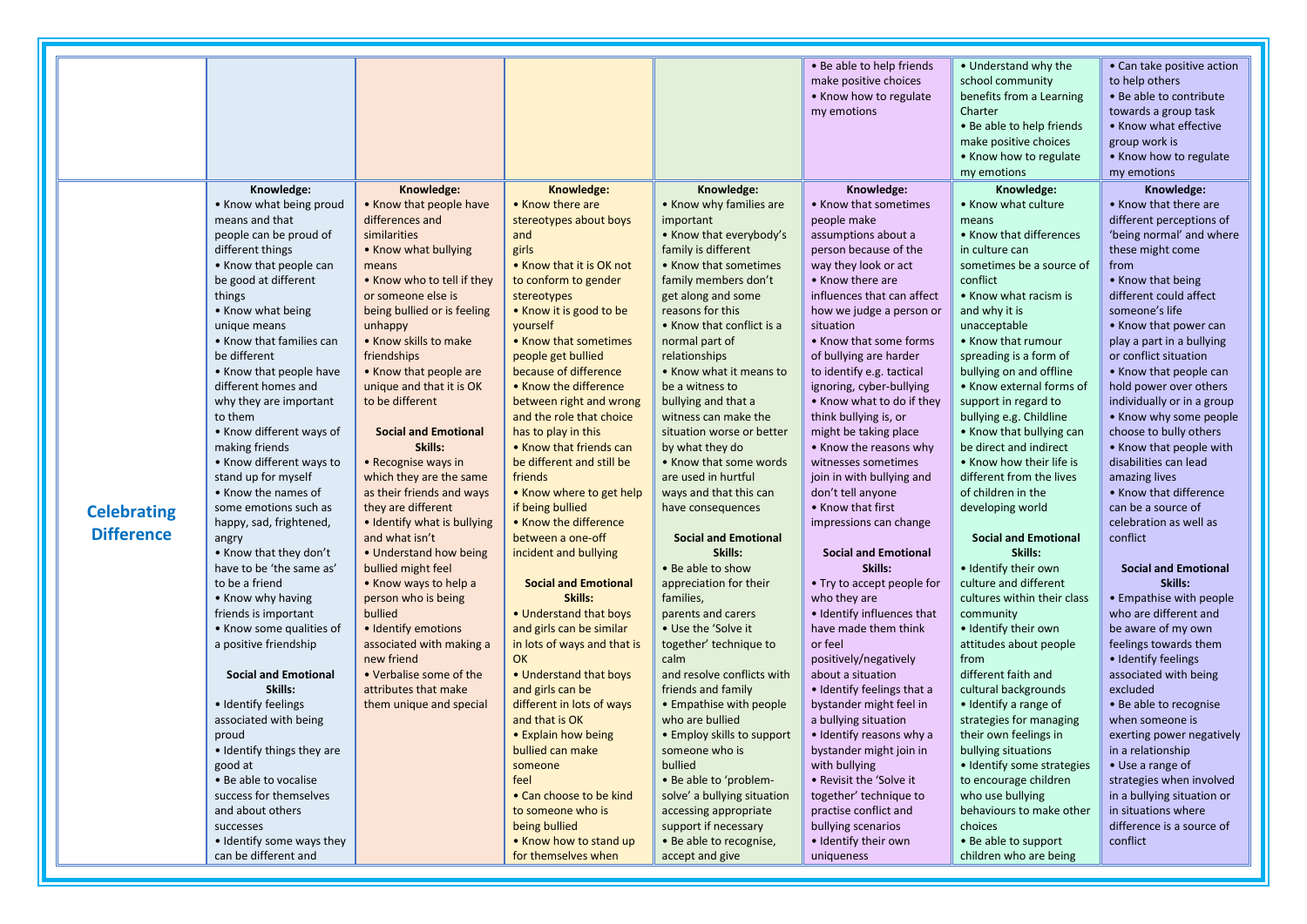|                   | the same as others<br>• Recognise similarities<br>and differences<br>between their family and<br>other families<br>• Identify and use skills to<br>make a friend<br>• Identify and use skills to<br>stand up for<br>themselves<br>• Recognise emotions<br>when they or someone<br>else is upset, frightened<br>or angry |                                                 | they need to<br>• Recognise that they<br>shouldn't judge people<br>because they are<br>different<br>• Understand that<br>everyone's differences<br>make<br>them special and unique | compliments<br>• Recognise feelings<br>associated with receiving<br>a compliment | • Be comfortable with the<br>way they look<br>• Identify when a first<br>impression they had was<br>right or wrong<br>• Be non-judgemental<br>about others who are<br>different | bullied<br>• Appreciate the value of<br>happiness regardless<br>of material wealth<br>• Develop respect for<br>cultures different from<br>their own | · Identify different<br>feelings of the bully,<br>bullied<br>and bystanders in a<br>bullying scenario<br>• Be able to vocalise their<br>thoughts and feelings<br>about prejudice and<br>discrimination and why it<br>happens<br>• Appreciate people for<br>who they are<br>• Show empathy |
|-------------------|-------------------------------------------------------------------------------------------------------------------------------------------------------------------------------------------------------------------------------------------------------------------------------------------------------------------------|-------------------------------------------------|------------------------------------------------------------------------------------------------------------------------------------------------------------------------------------|----------------------------------------------------------------------------------|---------------------------------------------------------------------------------------------------------------------------------------------------------------------------------|-----------------------------------------------------------------------------------------------------------------------------------------------------|-------------------------------------------------------------------------------------------------------------------------------------------------------------------------------------------------------------------------------------------------------------------------------------------|
|                   | Knowledge:<br>• Know what a challenge                                                                                                                                                                                                                                                                                   | Knowledge:<br>• Know how to set simple          | Knowledge:<br>. Know how to choose a                                                                                                                                               | Knowledge:<br>• Know about specific                                              | Knowledge:<br>• Know what their own                                                                                                                                             | Knowledge:<br>• Know that they will                                                                                                                 | Knowledge:<br>• Know their own                                                                                                                                                                                                                                                            |
|                   | is                                                                                                                                                                                                                                                                                                                      | goals                                           | realistic goal and think                                                                                                                                                           | people who have                                                                  | hopes and dreams are                                                                                                                                                            | need money to help them                                                                                                                             | learning strengths                                                                                                                                                                                                                                                                        |
|                   | • Know that it is                                                                                                                                                                                                                                                                                                       | • Know how to achieve a                         | about how to achieve it                                                                                                                                                            | overcome difficult                                                               | • Know that hopes and                                                                                                                                                           | to achieve some of their                                                                                                                            | • Know how to set                                                                                                                                                                                                                                                                         |
|                   | important to keep trying                                                                                                                                                                                                                                                                                                | goal                                            | • Know that it is                                                                                                                                                                  | challenges to achieve                                                            | dreams don't always                                                                                                                                                             | dreams                                                                                                                                              | realistic and challenging                                                                                                                                                                                                                                                                 |
|                   | • Know what a goal is                                                                                                                                                                                                                                                                                                   | • Know how to work well                         | important to persevere                                                                                                                                                             | success                                                                          | come true                                                                                                                                                                       | • Know about a range of                                                                                                                             | goals                                                                                                                                                                                                                                                                                     |
|                   | • Know how to set goals                                                                                                                                                                                                                                                                                                 | with a partner                                  | • Know how to recognise                                                                                                                                                            | • Know what dreams and                                                           | • Know that reflecting on                                                                                                                                                       | jobs that are carried                                                                                                                               | • Know what the learning                                                                                                                                                                                                                                                                  |
|                   | and work towards                                                                                                                                                                                                                                                                                                        | • Know that tackling a                          | what working together                                                                                                                                                              | ambitions are                                                                    | positive and happy                                                                                                                                                              | out by people I know                                                                                                                                | steps are they need to                                                                                                                                                                                                                                                                    |
|                   | them                                                                                                                                                                                                                                                                                                                    | challenge can stretch                           | well looks like                                                                                                                                                                    | important to them                                                                | experiences can help                                                                                                                                                            | • Know that different jobs                                                                                                                          | take to achieve their goal                                                                                                                                                                                                                                                                |
|                   | • Know which words are                                                                                                                                                                                                                                                                                                  | their learning                                  | • Know what good group                                                                                                                                                             | • Know how they can                                                              | them to counteract                                                                                                                                                              | pay more money than                                                                                                                                 | • Know a variety of                                                                                                                                                                                                                                                                       |
|                   | kind                                                                                                                                                                                                                                                                                                                    | • Know how to identify                          | working looks like                                                                                                                                                                 | best overcome learning                                                           | disappointment                                                                                                                                                                  | others                                                                                                                                              | problems that the world                                                                                                                                                                                                                                                                   |
|                   | • Know some jobs that<br>they might like to do                                                                                                                                                                                                                                                                          | obstacles which make                            | • Know how to share                                                                                                                                                                | challenges                                                                       | • Know how to make a                                                                                                                                                            | • Know the types of job                                                                                                                             | is facing<br>. Know how to work with                                                                                                                                                                                                                                                      |
|                   | when they are older                                                                                                                                                                                                                                                                                                     | achieving their goals<br>difficult and work out | success with other people                                                                                                                                                          | • Know that they are<br>responsible for their own                                | new plan and set new<br>goals even if they have                                                                                                                                 | they might like to do<br>when they are older                                                                                                        | other people to make                                                                                                                                                                                                                                                                      |
|                   | • Know that they must                                                                                                                                                                                                                                                                                                   | how to overcome them                            | <b>Social and Emotional</b>                                                                                                                                                        | learning                                                                         | been disappointed                                                                                                                                                               | • Know that young                                                                                                                                   | the world a better place                                                                                                                                                                                                                                                                  |
|                   | work hard now in order                                                                                                                                                                                                                                                                                                  | • Know when a goal has                          | Skills:                                                                                                                                                                            | • Know what their own                                                            | • Know how to work out                                                                                                                                                          | people from different                                                                                                                               | • Know some ways in                                                                                                                                                                                                                                                                       |
|                   | to be able to achieve the                                                                                                                                                                                                                                                                                               | been achieved                                   | • Be able to describe their                                                                                                                                                        | strengths are as a                                                               | the steps they need to                                                                                                                                                          | cultures may have                                                                                                                                   | which they could work                                                                                                                                                                                                                                                                     |
|                   | job they want when they                                                                                                                                                                                                                                                                                                 |                                                 | own achievements                                                                                                                                                                   | learner                                                                          | take to achieve a goal                                                                                                                                                          | different dreams and                                                                                                                                | with others to make the                                                                                                                                                                                                                                                                   |
| <b>Dreams and</b> | are older                                                                                                                                                                                                                                                                                                               | <b>Social and Emotional</b>                     | and the feelings linked to                                                                                                                                                         | • Know what an obstacle                                                          | • Know how to work as                                                                                                                                                           | goals                                                                                                                                               | world a better place                                                                                                                                                                                                                                                                      |
|                   | • Know when they have                                                                                                                                                                                                                                                                                                   | Skills:                                         | this                                                                                                                                                                               | is and how they can                                                              | part of a successful                                                                                                                                                            | • Know that                                                                                                                                         | • Know what their                                                                                                                                                                                                                                                                         |
| <b>Goals</b>      | achieved a goal                                                                                                                                                                                                                                                                                                         | • Recognise things that                         | • Recognise their own                                                                                                                                                              | hinder achievement                                                               | group                                                                                                                                                                           | communicating with                                                                                                                                  | classmates like and                                                                                                                                                                                                                                                                       |
|                   |                                                                                                                                                                                                                                                                                                                         | they do well                                    | strengths as a learner                                                                                                                                                             | . Know how to take steps                                                         | • Know how to share in                                                                                                                                                          | someone from                                                                                                                                        | admire about them                                                                                                                                                                                                                                                                         |
|                   | <b>Social and Emotional</b>                                                                                                                                                                                                                                                                                             | • Explain how they learn                        | • Recognise how working                                                                                                                                                            | to overcome obstacles                                                            | the success of a group                                                                                                                                                          | a different culture means                                                                                                                           |                                                                                                                                                                                                                                                                                           |
|                   | Skills:                                                                                                                                                                                                                                                                                                                 | best                                            | with others can be                                                                                                                                                                 | • Know how to evaluate                                                           |                                                                                                                                                                                 | that they can learn                                                                                                                                 | <b>Social and Emotional</b>                                                                                                                                                                                                                                                               |
|                   | • Understand that<br>challenges can be difficult                                                                                                                                                                                                                                                                        | • Celebrate an<br>achievement with a            | helpful<br>• Be able to work                                                                                                                                                       | their own learning<br>progress and identify how                                  | <b>Social and Emotional</b><br>Skills:                                                                                                                                          | from them and vice versa<br>• Know ways that they                                                                                                   | Skills:<br>• Understand why it is                                                                                                                                                                                                                                                         |
|                   | • Recognise some of the                                                                                                                                                                                                                                                                                                 | friend                                          | effectively with a partner                                                                                                                                                         | it can be better next                                                            | • Can talk about their                                                                                                                                                          | can support young                                                                                                                                   | important to stretch the                                                                                                                                                                                                                                                                  |
|                   | feelings linked to                                                                                                                                                                                                                                                                                                      | • Recognise their own                           | • Be able to choose a                                                                                                                                                              | time                                                                             | hopes and dreams and                                                                                                                                                            | people in their own                                                                                                                                 | boundaries of their                                                                                                                                                                                                                                                                       |
|                   | perseverance                                                                                                                                                                                                                                                                                                            | feelings when faced with                        | partner with whom they                                                                                                                                                             |                                                                                  | the feelings associated                                                                                                                                                         | culture and abroad                                                                                                                                  | current learning                                                                                                                                                                                                                                                                          |
|                   | • Talk about a time that                                                                                                                                                                                                                                                                                                | a challenge                                     | work well                                                                                                                                                                          | <b>Social and Emotional</b>                                                      | with these                                                                                                                                                                      |                                                                                                                                                     | • Set success criteria so                                                                                                                                                                                                                                                                 |
|                   | they kept on trying and                                                                                                                                                                                                                                                                                                 | • Recognise their own                           | • Be able to work as part                                                                                                                                                          | Skills:                                                                          | • Can identify the feeling                                                                                                                                                      | <b>Social and Emotional</b>                                                                                                                         | that they know when                                                                                                                                                                                                                                                                       |
|                   | achieved a goal                                                                                                                                                                                                                                                                                                         | feelings when they are                          | of a group                                                                                                                                                                         | • Recognise other                                                                | of disappointment                                                                                                                                                               | Skills:                                                                                                                                             | they have achieved their                                                                                                                                                                                                                                                                  |
|                   | • Be ambitious                                                                                                                                                                                                                                                                                                          | faced with an obstacle                          | • Recognise how it feels                                                                                                                                                           | people's achievements in                                                         | • Can identify a time                                                                                                                                                           | • Verbalise what they                                                                                                                               | goal                                                                                                                                                                                                                                                                                      |
|                   | • Resilience                                                                                                                                                                                                                                                                                                            | • Recognise how they feel                       | to be part of a group                                                                                                                                                              | overcoming difficulties                                                          | when they have felt                                                                                                                                                             | would like their life to be                                                                                                                         | • Recognise the emotions                                                                                                                                                                                                                                                                  |
|                   | • Recognise how kind                                                                                                                                                                                                                                                                                                    | when they overcome                              | that succeeds and store                                                                                                                                                            | • Imagine how it will feel                                                       | disappointed                                                                                                                                                                    | like when they are grown                                                                                                                            | they experience                                                                                                                                                                                                                                                                           |
|                   | words can encourage                                                                                                                                                                                                                                                                                                     | an obstacle                                     | this feeling                                                                                                                                                                       | when they achieve                                                                | • Be able to cope with                                                                                                                                                          | up                                                                                                                                                  | when they consider                                                                                                                                                                                                                                                                        |
|                   | people                                                                                                                                                                                                                                                                                                                  | • Can store feelings of                         |                                                                                                                                                                                    | their dream / ambition                                                           | disappointment                                                                                                                                                                  | • Appreciate the                                                                                                                                    | people in the world                                                                                                                                                                                                                                                                       |
|                   | • Feel proud                                                                                                                                                                                                                                                                                                            | success so that they can                        |                                                                                                                                                                                    | • Can break down a goal                                                          | • Help others to cope                                                                                                                                                           | contributions made by                                                                                                                               | who are suffering or living<br>in difficult                                                                                                                                                                                                                                               |
|                   | • Celebrate success                                                                                                                                                                                                                                                                                                     | be used in the future                           |                                                                                                                                                                                    | into small steps                                                                 | with disappointment                                                                                                                                                             | people                                                                                                                                              |                                                                                                                                                                                                                                                                                           |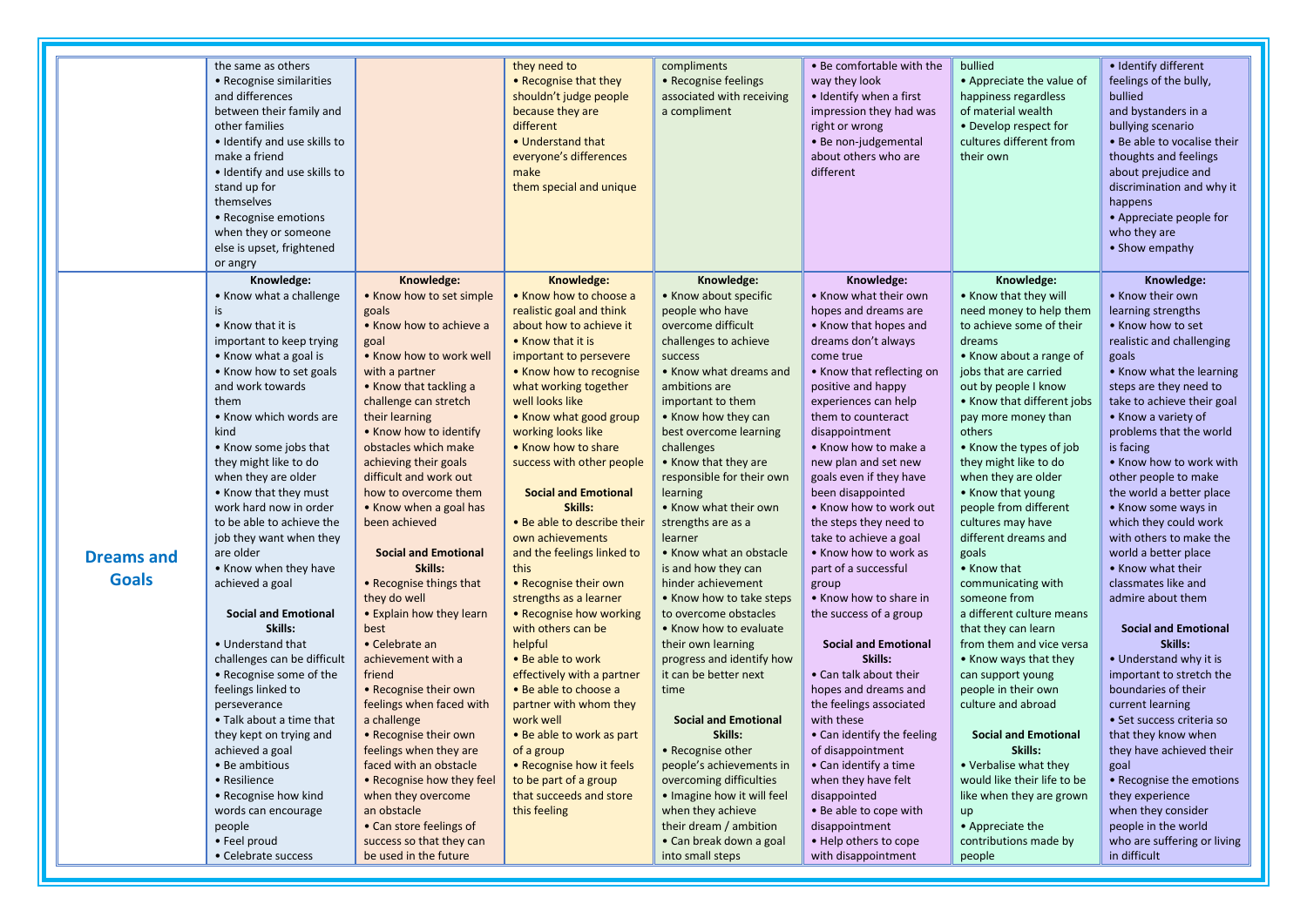| Knowledge:                                                                                                                                                                                                                                                                                                                                                                                                                                                                                                                                                                                                                                                                             |                                                                                                                                                                                                                                                                                                                                                                                                                                                                                                                                                                                                                                                                                              | Knowledge:                                                                                                                                                                                                                                                                                                                                                                                                                                                                                                                                                                                                                                                            | • Recognise how other<br>people can help them to<br>achieve their goals<br>• Can manage feelings of<br>frustration linked to<br>facing obstacles<br>• Can share their success<br>with others<br>• Can store feelings of<br>success (in their internal<br>treasure chest) to be used<br>at another time                                                                                                                                                                                                                                                                                                                                                                                                                                          | • Can identify what<br>resilience is<br>• Have a positive attitude<br>• Enjoy being part of a<br>group challenge<br>• Can share their success<br>with others                                                                                                                                                                                                                                                                                                                                                                                                                                                                                                                                                       | in different jobs<br>• Appreciate the<br>opportunities learning<br>and<br>education can give them<br>• Reflect on the<br>differences between their<br>own<br>learning goals and those<br>of someone from a<br>different culture<br>• Appreciate the<br>differences between<br>themselves and someone<br>from a different<br>culture<br>• Understand why they<br>are motivated to make a<br>positive contribution to<br>supporting others                                                                                                                                                                                                                                                                                          | circumstances<br>• Empathise with people<br>who are suffering or<br>living in difficult situations<br>• Be able to give praise<br>and compliments<br>to other people when<br>they recognise that<br>person's achievements                                                                                                                                                                                                                                                                                                                                                                                                                                                                                                          |
|----------------------------------------------------------------------------------------------------------------------------------------------------------------------------------------------------------------------------------------------------------------------------------------------------------------------------------------------------------------------------------------------------------------------------------------------------------------------------------------------------------------------------------------------------------------------------------------------------------------------------------------------------------------------------------------|----------------------------------------------------------------------------------------------------------------------------------------------------------------------------------------------------------------------------------------------------------------------------------------------------------------------------------------------------------------------------------------------------------------------------------------------------------------------------------------------------------------------------------------------------------------------------------------------------------------------------------------------------------------------------------------------|-----------------------------------------------------------------------------------------------------------------------------------------------------------------------------------------------------------------------------------------------------------------------------------------------------------------------------------------------------------------------------------------------------------------------------------------------------------------------------------------------------------------------------------------------------------------------------------------------------------------------------------------------------------------------|-------------------------------------------------------------------------------------------------------------------------------------------------------------------------------------------------------------------------------------------------------------------------------------------------------------------------------------------------------------------------------------------------------------------------------------------------------------------------------------------------------------------------------------------------------------------------------------------------------------------------------------------------------------------------------------------------------------------------------------------------|--------------------------------------------------------------------------------------------------------------------------------------------------------------------------------------------------------------------------------------------------------------------------------------------------------------------------------------------------------------------------------------------------------------------------------------------------------------------------------------------------------------------------------------------------------------------------------------------------------------------------------------------------------------------------------------------------------------------|-----------------------------------------------------------------------------------------------------------------------------------------------------------------------------------------------------------------------------------------------------------------------------------------------------------------------------------------------------------------------------------------------------------------------------------------------------------------------------------------------------------------------------------------------------------------------------------------------------------------------------------------------------------------------------------------------------------------------------------|------------------------------------------------------------------------------------------------------------------------------------------------------------------------------------------------------------------------------------------------------------------------------------------------------------------------------------------------------------------------------------------------------------------------------------------------------------------------------------------------------------------------------------------------------------------------------------------------------------------------------------------------------------------------------------------------------------------------------------|
| • Know the names for<br>some parts of their body<br>• Know what the word<br>'healthy' means<br>• Know some things that<br>they need to do to<br>keep healthy<br>• Know that they need to<br>exercise to keep<br>healthy<br>• Know how to help<br>themselves go to sleep<br>and<br>that sleep is good for<br>them<br><b>Healthy Me</b><br>• Know when and how to<br>wash their hands<br>properly<br>• Know what to do if they<br>get lost<br>. Know how to say No to<br>strangers<br><b>Social and Emotional</b><br>Skills:<br>• Recognise how exercise<br>makes them feel<br>• Recognise how different<br>foods can make<br>them feel<br>• Can explain what they<br>need to do to stay | Knowledge:<br>Know the difference<br>between being healthy<br>and unhealthy<br>• Know some ways to<br>keep healthy<br>. Know how to make<br>healthy lifestyle choices<br>• Know how to keep<br>themselves clean and<br>healthy<br>• Know that germs cause<br>disease / illness<br>• Know that all household<br>products, including<br>medicines, can be<br>harmful if not used<br>properly<br>• Know that medicines<br>can help them if they<br>feel poorly<br>• Know how to keep safe<br>when crossing the<br>road<br>• Know about people<br>who can keep them safe<br><b>Social and Emotional</b><br><b>Skills</b><br>• Feel good about<br>themselves when they<br>make<br>healthy choices | • Know what their body<br>needs to stay healthy<br>• Know what relaxed<br>means<br>• Know what makes them<br>feel relaxed / stressed<br>• Know how medicines<br>work in their bodies<br>• Know that it is<br>important to use<br>medicines<br>safely<br>• Know how to make<br>some healthy snacks<br>• Know why healthy<br>snacks are good for their<br>bodies<br>• Know which foods given<br>their bodies energy<br><b>Social and Emotional</b><br>Skills:<br>• Desire to make healthy<br>lifestyle choices<br>• Identify when a feeling<br>is weak and when a<br>feeling is strong<br>• Feel positive about<br>caring for their bodies<br>and<br>keeping it healthy | Knowledge:<br>• Know how exercise<br>affects their bodies<br>• Know why their hearts<br>and lungs are such<br>important organs<br>• Know that the amount<br>of calories, fat and<br>sugar that they put into<br>their bodies will affect<br>their health<br>• Know that there are<br>different types of drugs<br>• Know that there are<br>things, places and people<br>that can be dangerous<br>• Know a range of<br>strategies to keep<br>themselves safe<br>• Know when something<br>feels safe or unsafe<br>• Know that their bodies<br>are complex and need<br>taking care of<br><b>Social and Emotional</b><br>Skills:<br>• Able to set themselves a<br>fitness challenge<br>• Recognise what it feels<br>like to make a healthy<br>choice | Knowledge:<br>• Know how different<br>friendship groups are<br>formed and how they fit<br>into them<br>• Know which friends<br>they value most<br>• Know that there are<br>leaders and followers in<br>groups<br>• Know that they can take<br>on different roles<br>according to the situation<br>• Know the facts about<br>smoking and its effects<br>on health<br>• Know some of the<br>reasons some people<br>start to smoke<br>• Know the facts about<br>alcohol and its effects<br>on health, particularly the<br>liver<br>• Know some of the<br>reasons some people<br>drink alcohol<br>• Know ways to resist<br>when people are putting<br>pressure on them<br>• Know what they think is<br>right and wrong | Knowledge:<br>• Know the health risks of<br>smoking<br>• Know how smoking<br>tobacco affects the lungs,<br>liver and heart<br>• Know some of the risks<br>linked to misusing<br>alcohol, including<br>antisocial behaviour<br>• Know basic emergency<br>procedures including<br>the recovery position<br>• Know how to get help in<br>emergency situations<br>• Know that the media,<br>social media and<br>celebrity culture<br>promotes certain body<br>types<br>• Know the different roles<br>food can play in<br>people's lives and know<br>that people can<br>develop eating problems<br>/ disorders related to<br>body image pressure<br>• Know what makes a<br>healthy lifestyle<br><b>Social and Emotional</b><br>Skills: | Knowledge:<br>• Know how to take<br>responsibility for their<br>own health<br>• Know how to make<br>choices that benefit their<br>own health and well-<br>being<br>• Know about different<br>types of drugs and their<br>uses<br>• Know how these<br>different types of drugs<br>can affect people's<br>bodies, especially their<br>liver<br>and heart<br>• Know that some people<br>can be exploited and<br>made to do things that<br>are against the law<br>• Know why some people<br>join gangs and the<br>risk that this can involve<br>• Know what it means to<br>be emotionally well<br>• Know that stress can be<br>triggered by a range<br>of things<br>. Know that being<br>stressed can cause drug<br>and alcohol misuse |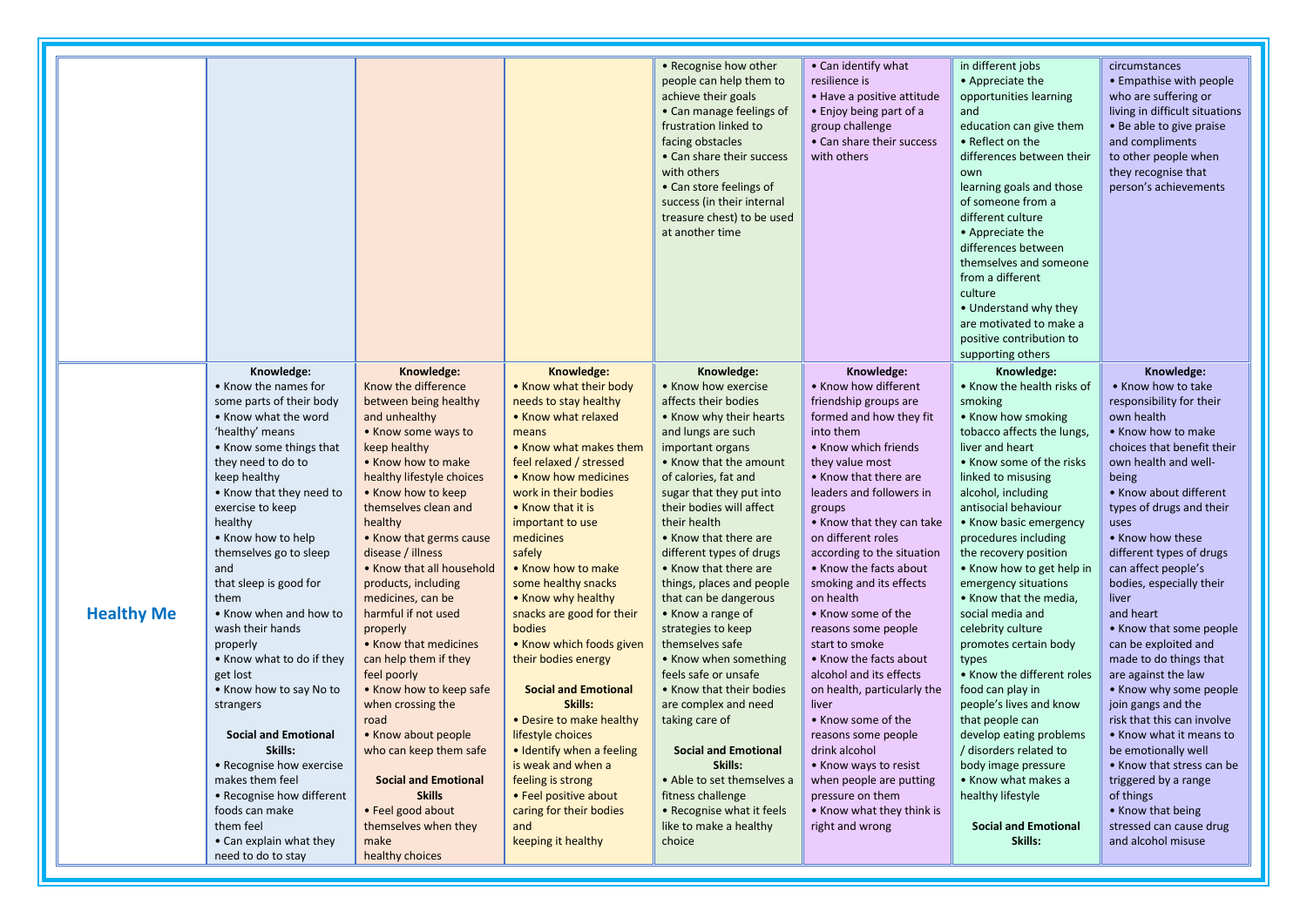|                      | healthy<br>• Can give examples of<br>healthy food<br>• Can explain how they<br>might feel if they don't<br>get enough sleep<br>• Can explain what to do<br>if a stranger<br>approaches them                                                                                                                                                                                                                                                                                                                                                                                                | • Realise that they are<br>special<br>• Keep themselves safe<br>• Recognise ways to look<br>after themselves if<br>they feel poorly<br>• Recognise when they<br>feel frightened and<br>know how to ask for help<br>• Recognise how being<br>healthy helps them to<br>feel happy                                                                                                                                                                                                                                    | • Have a healthy<br>relationship with food<br>• Express how it feels to<br>share healthy food<br>with their friends                                                                                                                                                                                                                                                                                                                                                                                                                                            | • Identify how they feel<br>about drugs<br>• Can express how being<br>anxious or scared feels<br>• Can take responsibility<br>for keeping themselves<br>and others safe<br>• Respect their own<br>bodies and appreciate<br>what they do                                                                                                                                                                                                                                                                                                                                                            | <b>Social and Emotional</b><br>Skills:<br>• Can identify the feelings<br>that they have about<br>their friends and different<br>friendship groups<br>• Recognise how different<br>people and groups<br>they interact with impact<br>on them<br>• Identify which people<br>they most want to be<br>friends with<br>• Recognise negative<br>feelings in peer pressure<br>situations<br>• Can identify the feelings                                                                                                                                         | • Can make informed<br>decisions about whether<br>or not they choose to<br>smoke when they are<br>older<br>• Can make informed<br>decisions about whether<br>they choose to drink<br>alcohol when they are<br>older<br>• Recognise strategies for<br>resisting pressure<br>• Can identify ways to<br>keep themselves calm in<br>an emergency<br>• Can reflect on their own<br>body image and know                                                                                                                                                               | <b>Social and Emotional</b><br>Skills:<br>• Are motivated to care<br>for their own physical<br>and emotional health<br>• Are motivated to find<br>ways to be happy and<br>cope with life's situations<br>without using drugs<br>• Identify ways that<br>someone who is being<br>exploited could help<br>themselves<br>• Suggest strategies<br>someone could use to<br>avoid being pressured<br>• Recognise that people                                                                                                                                        |
|----------------------|--------------------------------------------------------------------------------------------------------------------------------------------------------------------------------------------------------------------------------------------------------------------------------------------------------------------------------------------------------------------------------------------------------------------------------------------------------------------------------------------------------------------------------------------------------------------------------------------|--------------------------------------------------------------------------------------------------------------------------------------------------------------------------------------------------------------------------------------------------------------------------------------------------------------------------------------------------------------------------------------------------------------------------------------------------------------------------------------------------------------------|----------------------------------------------------------------------------------------------------------------------------------------------------------------------------------------------------------------------------------------------------------------------------------------------------------------------------------------------------------------------------------------------------------------------------------------------------------------------------------------------------------------------------------------------------------------|----------------------------------------------------------------------------------------------------------------------------------------------------------------------------------------------------------------------------------------------------------------------------------------------------------------------------------------------------------------------------------------------------------------------------------------------------------------------------------------------------------------------------------------------------------------------------------------------------|----------------------------------------------------------------------------------------------------------------------------------------------------------------------------------------------------------------------------------------------------------------------------------------------------------------------------------------------------------------------------------------------------------------------------------------------------------------------------------------------------------------------------------------------------------|-----------------------------------------------------------------------------------------------------------------------------------------------------------------------------------------------------------------------------------------------------------------------------------------------------------------------------------------------------------------------------------------------------------------------------------------------------------------------------------------------------------------------------------------------------------------|---------------------------------------------------------------------------------------------------------------------------------------------------------------------------------------------------------------------------------------------------------------------------------------------------------------------------------------------------------------------------------------------------------------------------------------------------------------------------------------------------------------------------------------------------------------|
|                      | Knowledge:                                                                                                                                                                                                                                                                                                                                                                                                                                                                                                                                                                                 | Knowledge:                                                                                                                                                                                                                                                                                                                                                                                                                                                                                                         | Knowledge:                                                                                                                                                                                                                                                                                                                                                                                                                                                                                                                                                     | Knowledge:                                                                                                                                                                                                                                                                                                                                                                                                                                                                                                                                                                                         | of anxiety and fear<br>associated with peer<br>pressure<br>• Can tap into their inner<br>strength and knowhow to<br>be assertive<br>Knowledge:                                                                                                                                                                                                                                                                                                                                                                                                           | how important it is that<br>this is positive<br>• Accept and respect<br>themselves for who they<br>are<br>• Respect and value their<br>own bodies<br>• Be motivated to keep<br>themselves healthy and<br>happy<br>Knowledge:                                                                                                                                                                                                                                                                                                                                    | have different attitudes<br>towards mental health /<br>illness<br>• Can use different<br>strategies to manage<br>stress and pressure<br>Knowledge:                                                                                                                                                                                                                                                                                                                                                                                                            |
| <b>Relationships</b> | • Know what a family is<br>• Know that different<br>people in a family have<br>different responsibilities<br>(iobs)<br>• Know some of the<br>characteristics of healthy<br>and safe friendship<br>• Know that friends<br>sometimes fall out<br>• Know some ways to<br>mend a friendship<br>• Know that unkind<br>words can never be taken<br>back and they can hurt<br>• Know how to use<br>Jigsaw's Calm Me to help<br>when feeling angry<br>• Know some reasons<br>why others get angry<br><b>Social and Emotional</b><br>Skills:<br>• Can identify what jobs<br>they do in their family | • Know that everyone's<br>family is different<br>• Know that there are lots<br>of different types of<br>families<br>• Know that families are<br>founded on belonging,<br>love and care<br>• Know how to make a<br>friend<br>• Know the<br>characteristics of healthy<br>and safe<br>friends<br>• Know that physical<br>contact can be used as a<br>greeting<br>• Know about the<br>different people in the<br>school<br>community and how they<br>help<br>• Know who to ask for<br>help in the school<br>Community | • Know that everyone's<br>family is different<br>• Know that families<br>function well when there<br>is<br>trust, respect, care, love<br>and co-operation<br>. Know that there are lots<br>of forms of physical<br>contact within a family<br>• Know how to stay stop<br>if someone is hurting<br>them<br>• Know some reasons<br>why friends have<br>conflicts<br>• Know that friendships<br>have ups and downs<br>and sometimes change<br>with time<br>• Know how to use the<br><b>Mending Friendships or</b><br>Solve-it-together<br>problem-solving methods | • Know that different<br>family members carry out<br>different roles or have<br>different responsibilities<br>within the family<br>• Know that gender<br>stereotypes can be unfair<br>e.g. Mum is always the<br>carer, Dad always<br>goes to work etc<br>• Know some of the skills<br>of friendship, e.g.<br>taking turns, being a good<br>listener<br>• Know some strategies<br>for keeping themselves<br>safe online<br>• Know how some of the<br>actions and work of<br>people around the world<br>help and influence<br>my life<br>• Know that they and all<br>children have rights<br>(UNCRC) | • Know some reasons<br>why people feel jealousy<br>• Know that jealousy can<br>be damaging to<br>relationships<br>• Know that loss is a<br>normal part of<br>relationships<br>• Know that negative<br>feelings are a normal part<br>of loss<br>• Know that memories<br>can support us when we<br>lose a special person or<br>animal<br>• Know that change is a<br>natural part of<br>relationships/ friendship<br>• Know that sometimes it<br>is better for a<br>friendship/relationship to<br>end if it is causing<br>negative feelings or is<br>unsafe | • Know that a personality<br>is made up of<br>many different<br>characteristics, qualities<br>and<br>attributes<br>• Know that belonging to<br>an online community<br>can have positive and<br>negative consequences<br>• Know that there are<br>rights and responsibilities<br>in an online community<br>or social network<br>• Know that there are<br>rights and responsibilities<br>when playing a game<br>online<br>• Know that too much<br>screen time isn't healthy<br>• Know how to stay safe<br>when using technology<br>to communicate with<br>friends | • Know that it is<br>important to take care of<br>their<br>own mental health<br>• Know ways that they<br>can take care of their<br>own mental health<br>• Know the stages of grief<br>and that there are<br>different types of loss<br>that cause people to<br>grieve<br>• Know that sometimes<br>people can try to gain<br>power or control them<br>• Know some of the<br>dangers of being 'online'<br>• Know how to use<br>technology safely and<br>positively to<br>communicate with their<br>friends and family<br><b>Social and Emotional</b><br>Skills: |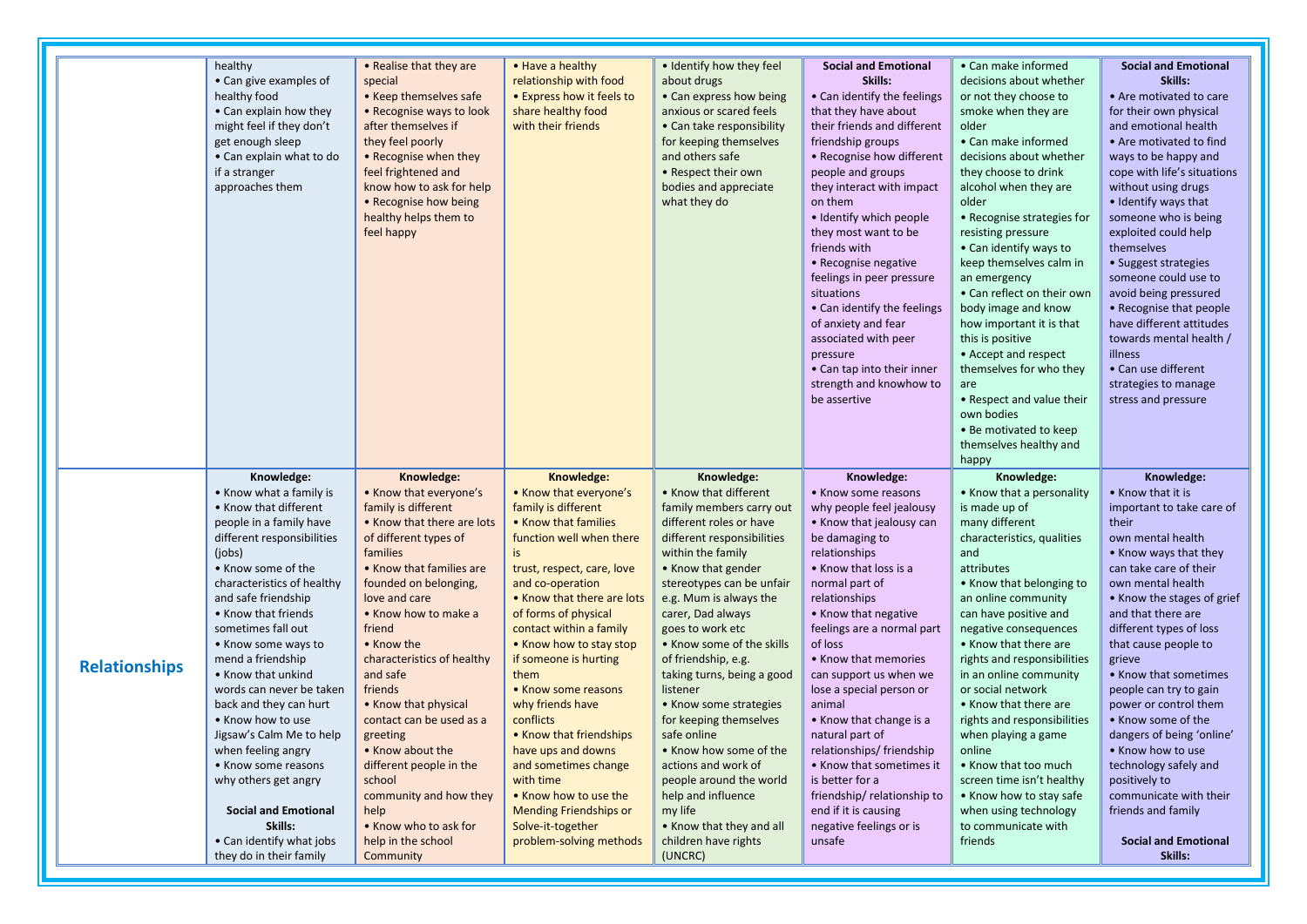|                    | and those carried out by                         |                                       | • Know there are good                         | • Know the lives of                            | <b>Social and Emotional</b>                    | <b>Social and Emotional</b>                          | • Recognise that people                     |
|--------------------|--------------------------------------------------|---------------------------------------|-----------------------------------------------|------------------------------------------------|------------------------------------------------|------------------------------------------------------|---------------------------------------------|
|                    | parents/carers and                               | <b>Social and Emotional</b>           | secrets and worry                             | children around the world                      | Skills:                                        | Skills:                                              | can get problems with                       |
|                    | siblings                                         | Skills:                               | secrets and why it is                         | can be different from                          | • Can identify feelings                        | • Can suggest strategies                             | their mental health and                     |
|                    | • Can suggest ways to                            | • Can express how it feels            | important to share worry                      | their own                                      | and emotions that                              | for building selfesteem of                           | that it is nothing to be                    |
|                    | make a friend or help                            | to be part of a family                | secrets                                       |                                                | accompany jealousy                             | themselves and others                                | ashamed of                                  |
|                    | someone who is lonely                            | and to care for family                | • Know what trust is                          | <b>Social and Emotional</b>                    | • Can suggest positive                         | • Can identify when an                               | • Can help themselves                       |
|                    | • Can use different ways                         | members                               |                                               | Skills:                                        | strategies for managing                        | online community /                                   | and others when                             |
|                    | to mend a friendship                             | • Can say what being a                | <b>Social and Emotional</b>                   | • Can identify the                             | jealousy                                       | social media group feels                             | worried about a mental                      |
|                    | • Can recognise what                             | good friend means                     | Skills:                                       | responsibilities they have                     | • Can identify people who                      | risky, uncomfortable,                                | health problem                              |
|                    | being angry feels like<br>• Can use Calm Me when | • Can show skills of                  | • Can identify the<br>different roles and     | within their family<br>• Can use Solve-it-     | are special to them                            | or unsafe                                            | • Recognise when they                       |
|                    |                                                  | friendship<br>• Can identify forms of | responsibilities in their                     | together in a conflict                         | and express why<br>• Can identify the feelings | • Can suggest strategies<br>for staying safe online/ | are feeling grief and<br>have strategies to |
|                    | angry or upset                                   | physical contact they                 | family                                        | scenario and find a win-                       | and emotions that                              | social media                                         | manage them                                 |
|                    |                                                  | prefer                                | • Can recognise the value                     | win outcome                                    | accompany loss                                 | • Can say how to report                              | • Demonstrate ways they                     |
|                    |                                                  | • Can say no when they                | that families can                             | • Know how to access                           | • Can suggest strategies                       | unsafe online / social                               | could stand up for                          |
|                    |                                                  | receive a touch they                  | bring                                         | help if they are                               | for managing loss                              | network activity                                     | themselves and their                        |
|                    |                                                  | don't like                            | • Can recognise and talk                      | concerned about                                | • Can tell you about                           | • Can identify when an                               | friends in situations                       |
|                    |                                                  | • Can praise themselves               | about the types                               | anything on social media                       | someone they no longer                         | online game is safe or                               | where others are trying                     |
|                    |                                                  | and others                            | of physical contact that is                   | or the internet                                | see                                            | unsafe                                               | to gain power or                            |
|                    |                                                  | • Can recognise some of               | acceptable or                                 | • Can empathise with                           | • Can suggest ways to                          | • Can suggest ways to                                | control                                     |
|                    |                                                  | their personal                        | unacceptable                                  | people from other                              | manage relationship                            | monitor and reduce                                   | • Can resist pressure to                    |
|                    |                                                  | qualities                             | • Can use positive                            | countries who may not                          | changes including how to                       | screen time                                          | do something online                         |
|                    |                                                  | • Can say why they                    | problem-solving                               | have a fair job/ less                          | negotiate                                      | • Can suggest strategies                             | that might hurt                             |
|                    |                                                  | appreciate a special                  | techniques                                    | fortunate                                      |                                                | for managing unhelpful                               | themselves or others                        |
|                    |                                                  | relationship                          | (Mending Friendships or                       | • Understand that they                         |                                                | pressures online or in                               | • Can take responsibility                   |
|                    |                                                  |                                       | Solve-it-together) to                         | are connected to the                           |                                                | social networks                                      | for their own safety                        |
|                    |                                                  |                                       | resolve a friendship                          | global community in                            |                                                |                                                      | and well-being                              |
|                    |                                                  |                                       | conflict                                      | many different ways                            |                                                |                                                      |                                             |
|                    |                                                  |                                       | • Can identify the                            | • Can identify similarities                    |                                                |                                                      |                                             |
|                    |                                                  |                                       | negative feelings                             | in children's rights                           |                                                |                                                      |                                             |
|                    |                                                  |                                       | associated                                    | around the world                               |                                                |                                                      |                                             |
|                    |                                                  |                                       | with keeping a worry                          | • Can identify their own                       |                                                |                                                      |                                             |
|                    |                                                  |                                       | secret                                        | wants and needs                                |                                                |                                                      |                                             |
|                    |                                                  |                                       | • Can identify the feelings                   | and how these may be                           |                                                |                                                      |                                             |
|                    |                                                  |                                       | associated with trust                         | similar or different<br>from other children in |                                                |                                                      |                                             |
|                    |                                                  |                                       | • Can identify who they<br>trust in their own | school and the global                          |                                                |                                                      |                                             |
|                    |                                                  |                                       | relationships                                 | community                                      |                                                |                                                      |                                             |
|                    |                                                  |                                       | • Can give and receive                        |                                                |                                                |                                                      |                                             |
|                    |                                                  |                                       | compliments                                   |                                                |                                                |                                                      |                                             |
|                    |                                                  |                                       | • Can say who they would                      |                                                |                                                |                                                      |                                             |
|                    |                                                  |                                       | go to for help if they                        |                                                |                                                |                                                      |                                             |
|                    |                                                  |                                       | were worried or scared                        |                                                |                                                |                                                      |                                             |
|                    | Knowledge:                                       | Knowledge:                            | Knowledge:                                    | Knowledge:                                     | Knowledge:                                     | Knowledge:                                           | Knowledge:                                  |
|                    | • Know the names and                             | • Know that animals                   | • Know that life cycles                       | • Know that in animals                         | • Know that personal                           | • Know what perception                               | • Know how girls' and                       |
|                    | functions of some parts                          | including humans have a               | exist in nature                               | and humans lots of                             | characteristics are                            | means and that                                       | boys' bodies change                         |
|                    | of the body (see                                 | life cycle                            | • Know that aging is a                        | changes happen between                         | inherited from birth                           | perceptions can be right                             | during puberty and                          |
| <b>Changing Me</b> | vocabulary list)                                 | • Know that changes                   | natural process including                     | conception and                                 | parents and this is                            | or wrong                                             | understand the                              |
|                    | • Know that we grow                              | happen when we grow up                | old-age                                       | growing up                                     | brought about by an                            | • Know how girls' and                                | importance of looking                       |
|                    | from baby to adult                               | • Know that people grow               | • Know that some                              | • Know that in nature it is                    | ovum joining with a                            | boys' bodies change                                  | after themselves                            |
|                    | • Know who to talk to if                         | up at different rates                 | changes are out of an                         | usually the female                             | sperm                                          | during puberty and                                   | physically and                              |
|                    | they are feeling worried                         | and that is normal                    | individual's control                          | that carries the baby                          | • Know that babies are                         | understand the                                       | emotionally                                 |
|                    |                                                  |                                       |                                               |                                                | made by a sperm joining                        | importance of looking                                |                                             |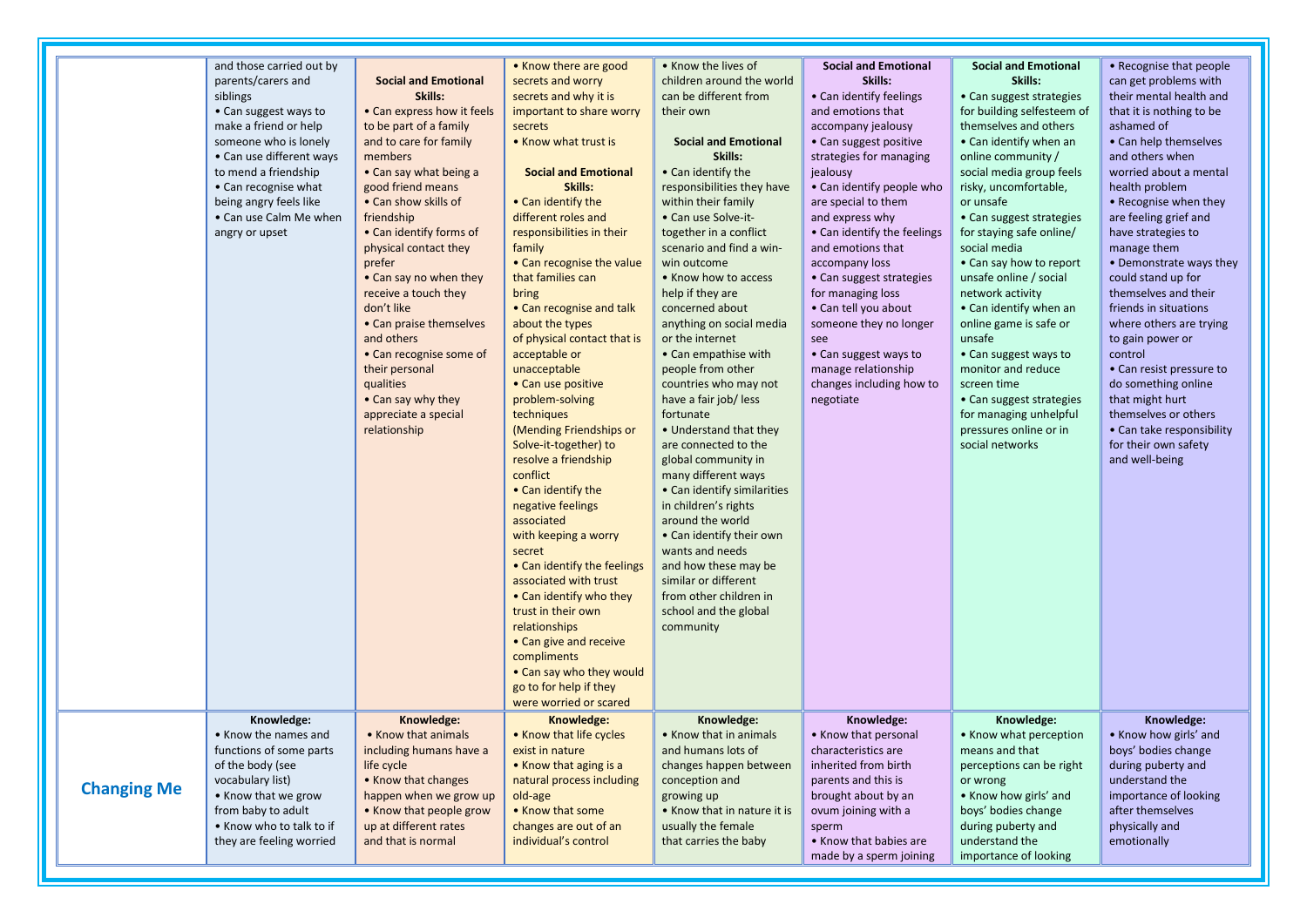| • Know that sharing how     | • Know the names of         | . Know how their bodies     | • Know that in humans a     | with an ovum                | after themselves            | • Know how a baby           |
|-----------------------------|-----------------------------|-----------------------------|-----------------------------|-----------------------------|-----------------------------|-----------------------------|
| they feel can help          | male and female private     | have changed from           | mother carries the          | • Know the names of the     | physically and              | develops from conception    |
| solve a worry               | body parts                  | when they were a baby       | baby in her uterus          | different internal and      | emotionally                 | through the nine months     |
| • Know that                 | • Know that there are       | and that they will          | (womb) and this is where    | external body parts that    | • Know that sexual          | of pregnancy and            |
| remembering happy           | correct names for private   | continue to change as       | it develops                 | are needed to make a        | intercourse can lead to     | how it is born              |
| times can help              | body parts and              | they age                    | • Know that babies need     | baby                        | conception                  | • Know how being            |
| us move on                  | nicknames, and when to      | • Know the physical         | love and care from          | • Know how the female       | • Know that some people     | physically attracted        |
|                             | use                         | differences between male    | their parents/carers        | and male body change        | need help to conceive       | to someone changes the      |
| <b>Social and Emotional</b> | them                        | and female bodies           | • Know some of the          | at puberty                  | and might use IVF           | nature of the               |
| Skills:                     | • Know which parts of the   | • Know the correct names    | changes that happen         | • Know that personal        | • Know that becoming a      | relationship                |
| • Can identify how they     | body are private            | for private body            | between being a baby        | hygiene is important        | teenager involves           | • Know the importance of    |
| have changed from a         | and that they belong to     | parts                       | and a child                 | during puberty and as an    | various changes and also    | self-esteem and what        |
| baby                        | that person and that        | • Know that private body    | • Know that the male and    | adult                       | brings growing              | they can do to develop it   |
| • Can say what might        | nobody has the right to     | parts are special and       | female body needs to        | • Know that change is a     | responsibility              | • Know what they are        |
| change for them they get    | hurt these                  | that no one has the right   | change at puberty so        | normal part of life and     |                             | looking forward to and      |
| older                       | • Know who to ask for       | to hurt these               | their bodies can make       | that some cannot be         | <b>Social and Emotional</b> | what they are worried       |
| • Recognise that changing   | help if they are worried    | • Know who to ask for       | babies when they are        | controlled and have to      | Skills:                     | about when thinking         |
| class can illicit           | or frightened               | help if they are worried    | adults                      | be accepted                 | • Can celebrate what they   | about transition to         |
| happy and/or sad            | • Know that learning        | or frightened               | • Know some of the          | • Know that change can      | like about their own        | secondary school /          |
| emotions                    | brings about change         | • Know there are            | outside body changes        | bring about a range of      | and others' self- image     | moving to their next class  |
| • Can say how they feel     |                             | different types of touch    | that                        | different emotions          | and body-image              |                             |
| about changing class/       | <b>Social and Emotional</b> | and that some are           | happen during puberty       |                             | • Can suggest ways to       | <b>Social and Emotional</b> |
| growing up                  | Skills:                     | acceptable and some are     | • Know some of the          | <b>Social and Emotional</b> | boost self-esteem of self   | Skills:                     |
| • Can identify positive     | • Understand and accepts    | Unacceptable                | changes on the inside       | Skills:                     | and others                  | • Recognise ways they       |
| memories from the past      | that change is a            |                             | that happen during          | • Can appreciate their      | • Recognise that puberty    | can develop their own       |
| year in school/ home        | natural part of getting     | <b>Social and Emotional</b> | puberty                     | own uniqueness and that     | is a natural process        | self-esteem                 |
|                             | older                       | Skills:                     |                             | of others                   | that happens to             | • Can express how they      |
|                             | • Can identify some         | • Can appreciate that       | <b>Social and Emotional</b> | • Can express how they      | everybody and that it will  | feel about the changes      |
|                             | things that have changed    | changes will happen and     | Skills:                     | feel about having           | be                          | that will happen to them    |
|                             | and some things that        | that some can be            | • Can express how they      | children when they are      | OK for them                 | during puberty              |
|                             | have stayed the same        | controlled and others not   | feel about babies           | grown up                    | • Can ask questions about   | . Recognise how they feel   |
|                             | since being a baby          | • Be able to express how    | • Can describe the          | • Can express any           | puberty to seek             | when they reflect on        |
|                             | (including the body)        | they feel about             | emotions that a new baby    | concerns they have about    | clarification               | the development and         |
|                             | • Can express why they      | changes                     | can bring to a family       | puberty                     | • Can express how they      | birth of a baby             |
|                             | enjoy learning              | • Show appreciation for     | • Can express how they      | • Can say who they can      | feel about having a         | • Understand that mutual    |
|                             | • Can suggest ways to       | people who are older        | feel about puberty          | talk to about puberty if    | romantic relationship       | respect is essential        |
|                             | manage change e.g.          | • Can recognise the         | • Can say who they can      | they are worried            | when they are an adult      | in a boyfriend / girlfriend |
|                             | moving to a new class       | independence and            | talk to about puberty if    | • Can apply the circle of   | • Can express how they      | relationship and            |
|                             |                             | responsibilities they have  | they have any worries       | change model to             | feel about having           | that they shouldn't feel    |
|                             |                             | now compared to             | • Can identify              | themselves to have          | children when they are an   | pressured into doing        |
|                             |                             | being a baby or toddler     | stereotypical family roles  | strategies for managing     | adult                       | something that they don't   |
|                             |                             | • Can say what greater      | and challenge these ideas   | change                      | • Can express how they      | want to                     |
|                             |                             | responsibilities and        | e.g. it may not always      | • Have strategies for       | feel about becoming a       | • Can celebrate what they   |
|                             |                             | freedoms they may have      | be Mum who does the         | managing the emotions       | teenager                    | like about their own        |
|                             |                             | in the future               | laundry                     | relating to change          | • Can say who they can      | and others' self- image     |
|                             |                             | • Can say who they would    | • Can identify changes      |                             | talk to if concerned        | and body-image              |
|                             |                             | go to for help if           | they are looking forward    |                             | about puberty or            | • Use strategies to         |
|                             |                             | worried or scared           | to in the next year         |                             | becoming a                  | prepare themselves          |
|                             |                             | • Can say what types of     | • Can suggest ways to       |                             | teenager/adult              | emotionally for the         |
|                             |                             | touch they find             | help them manage            |                             |                             | transition (changes) to     |
|                             |                             | comfortable/                | feelings during changes     |                             |                             | secondary school            |
|                             |                             | uncomfortable               | they are more anxious       |                             |                             |                             |
|                             |                             |                             | about                       |                             |                             |                             |

<u> Tanzania (</u>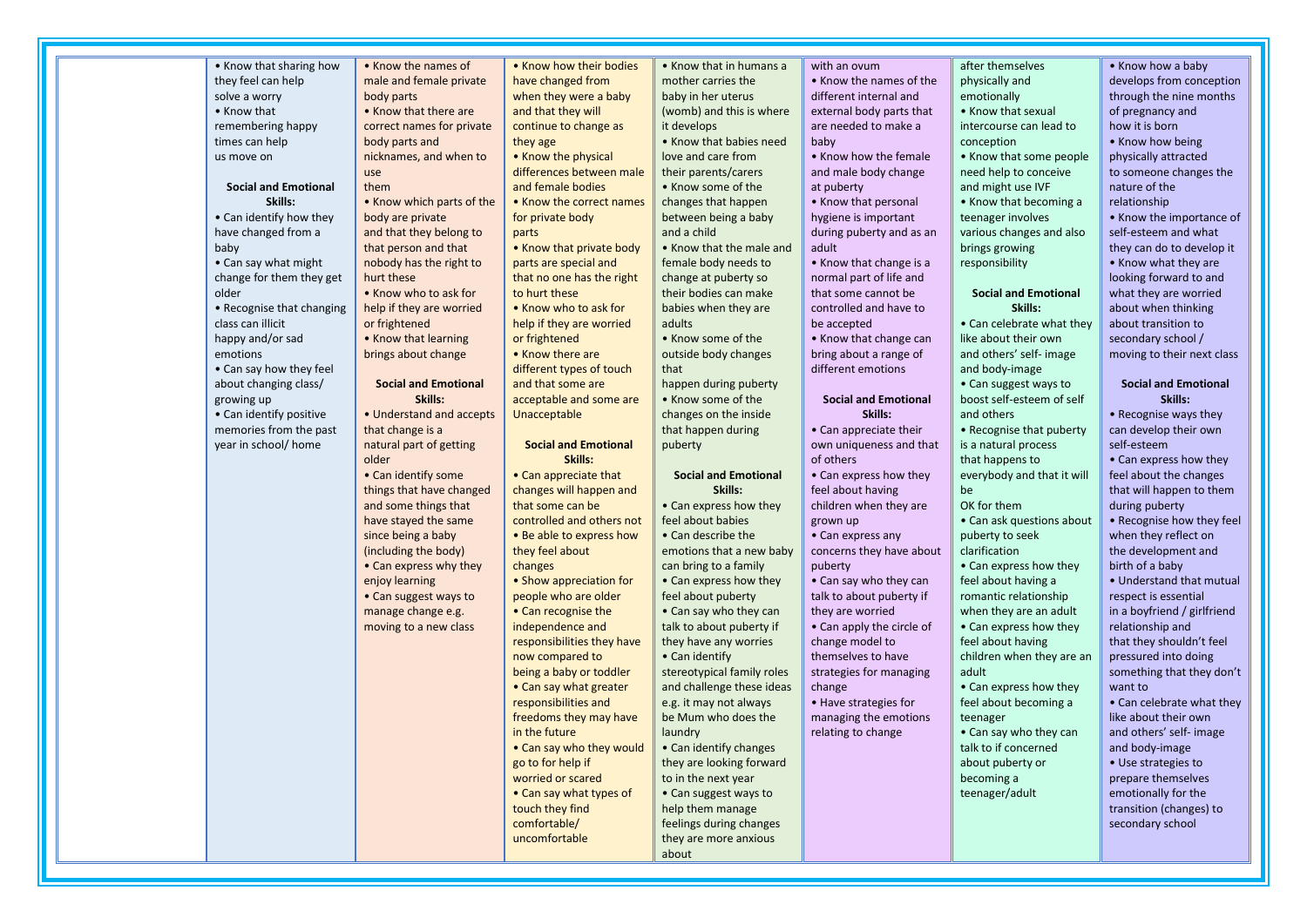|  | • Be able to confidently<br>  ask someone to stop if |  |  |
|--|------------------------------------------------------|--|--|
|  | they are being hurt or                               |  |  |
|  | frightened                                           |  |  |
|  |                                                      |  |  |
|  | • Can say what they are<br>looking forward to in     |  |  |
|  | the next year                                        |  |  |